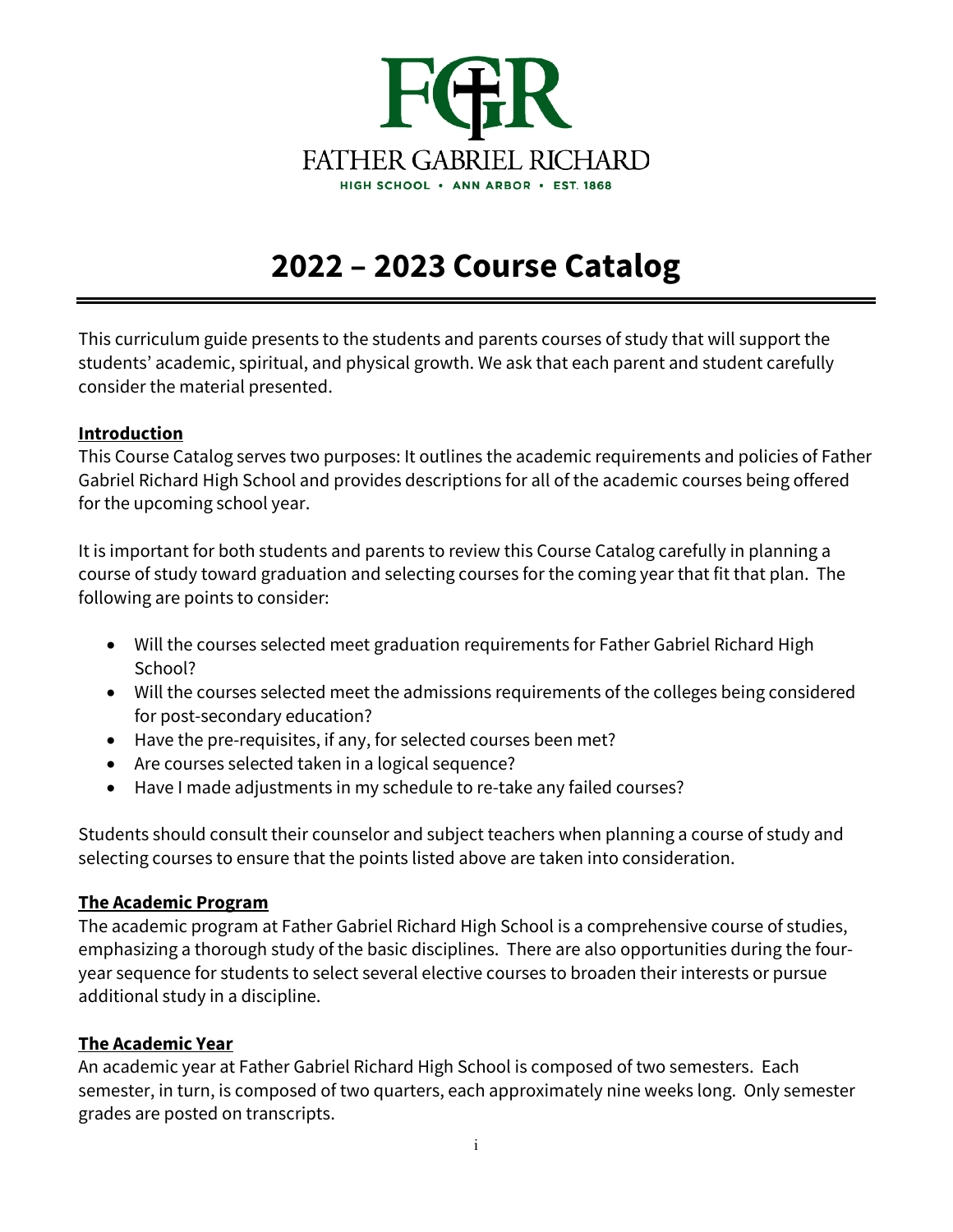## **Normal Course Load**

Students at Father Gabriel Richard High School are required to take seven credits each year. Each course is a .5 credit.

## **Residency Requirement**

To qualify for graduation and earn a Father Gabriel Richard High School diploma, a student must successfully complete the last two semesters of course work at Father Gabriel Richard High School.

## **Graduation Requirements**

Students are required to complete a general comprehensive program consisting of twenty-six (26) course credits for graduation. Students who transfer into Father Gabriel Richard High School after the start of their freshman year must complete twenty (22) course credits, plus one-half (½) credit of Theology for each semester in attendance. The departmental "core" course requirements for graduation are as follows:

| Theology<br>(Transfer students, .5 credits per semester enrolled)                                                                                       | 4 credits |
|---------------------------------------------------------------------------------------------------------------------------------------------------------|-----------|
| <b>English</b><br>English I (1), English II (1), English III (1), English IV (1)                                                                        | 4 credits |
| Mathematics<br>Algebra I (1), Geometry (1), and Algebra II (1)                                                                                          | 4 credits |
| *Due to the change in the core requirements, the Class of 2023 students only need three (3) credits to graduate.                                        |           |
| <b>Science</b><br>Includes one (1) credit in Biology and one (1) credit in Chemistry or Physics                                                         | 3 credits |
| <b>Social Studies</b><br>Western Civilization (.5), Modern Western Civilization (.5),<br>Economics (.5), American History (1), American Government (.5) | 3 credits |
| <u>World Language</u><br>Two consecutive years of study in the same language<br>Latin, French or Spanish                                                | 2 credits |
| <b>Fine Arts</b>                                                                                                                                        | 1 credit  |
| <b>Physical Education</b>                                                                                                                               | 1 credit  |

## **Recommended Course of Study**

In order to meet the admissions requirements for a wide variety of colleges and universities, the Counseling Office suggests the following course of studies:

| <b>Theology</b> | <b>4</b> credits | (4 required) |
|-----------------|------------------|--------------|
| English         | 4 credits        | (4 required) |
| Mathematics     | 4 credits        | (4 required) |
|                 | $\cdot$ .        |              |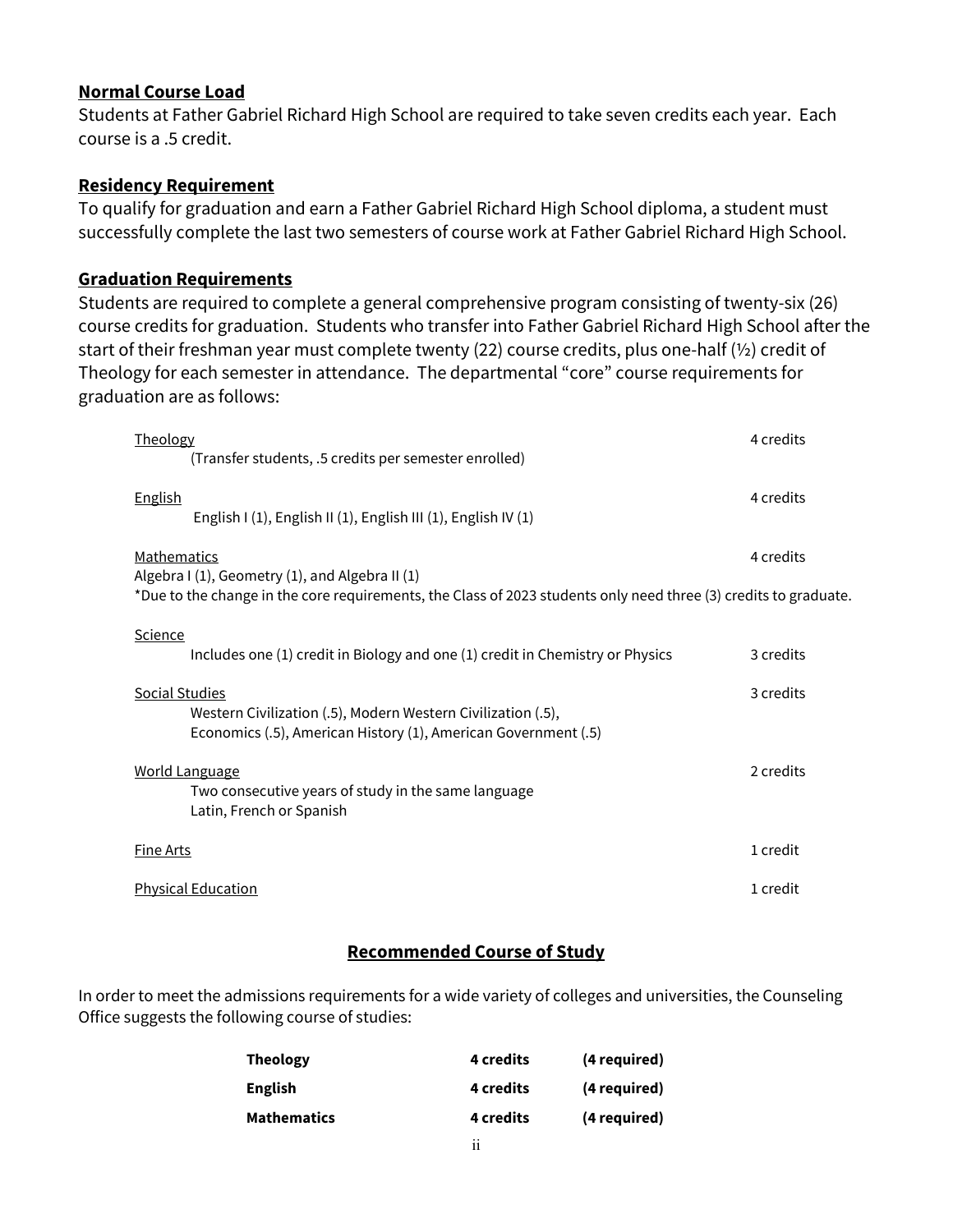| <b>Physical Education</b> | 1 credit      | (1 required) |
|---------------------------|---------------|--------------|
| <b>Fine Arts</b>          | 2 credits     | (1 required) |
| <b>World Language</b>     | 3 - 4 credits | (2 required) |
| <b>Social Studies</b>     | 3 credits     | (3 required) |
| <b>Science</b>            | 4 credits     | (3 required) |

Over and above these minimum requirements, there are courses that are designed to enhance the core curriculum. These courses are:

| Film                      | Art I                      | Conditioning II               |
|---------------------------|----------------------------|-------------------------------|
| Humanities                | Art 2D                     | <b>Sport Conditioning</b>     |
| <b>Forensic Science</b>   | Advanced Art 2D            | <b>Advanced Conditioning</b>  |
| <b>Advanced Chemistry</b> | Advanced Art 3D            | Sports and Recreation         |
| Geography                 | <b>Advanced Studio Art</b> | Personal Health               |
| <b>History Survey</b>     | AP Art                     | <b>Computer Technology</b>    |
| Debate/Trial Simulation   | Glass                      | Marketing & Advertising       |
| Law                       | Intro to Ceramics          | <b>Entertaining Marketing</b> |
| Psychology                | Metalsmithing              | <b>Computer Science</b>       |
| AP Microeconomics         | Choir                      | <b>Publications</b>           |
| AP Macroeconomics         | Madrigals                  | <b>Personal Finance</b>       |
| AP European History       | <b>Concert Band</b>        |                               |
| Upper Level:              | <b>Music Appreciation</b>  | <b>Academic Support</b>       |
| -Spanish                  | <b>Music Theory</b>        | Center*                       |
| -French                   | Drama I                    |                               |
| -Latin                    | Drama II                   |                               |
|                           |                            |                               |

\*Counselor approval only

Our counseling department will help any student with questions about the course of study he or she should pursue during high school.

## **Academic Polices and Academic Standing**

The following information pertains to academic policies and standing. Additional information regarding these areas may be found in the *Student-Parent Handbook.*

## **Student Absence**

Great emphasis is placed on regular class attendance, as learning comes not only from textbooks but also from the teacher-student and student-student interaction that takes place in the classroom. It is expected that students and parents take regular attendance seriously. Students may not receive credit for any class in which they have been absent more than ten (10) times, excused and unexcused combined, in any semester. Students may appeal and if there is sufficient reason, credit may be restored.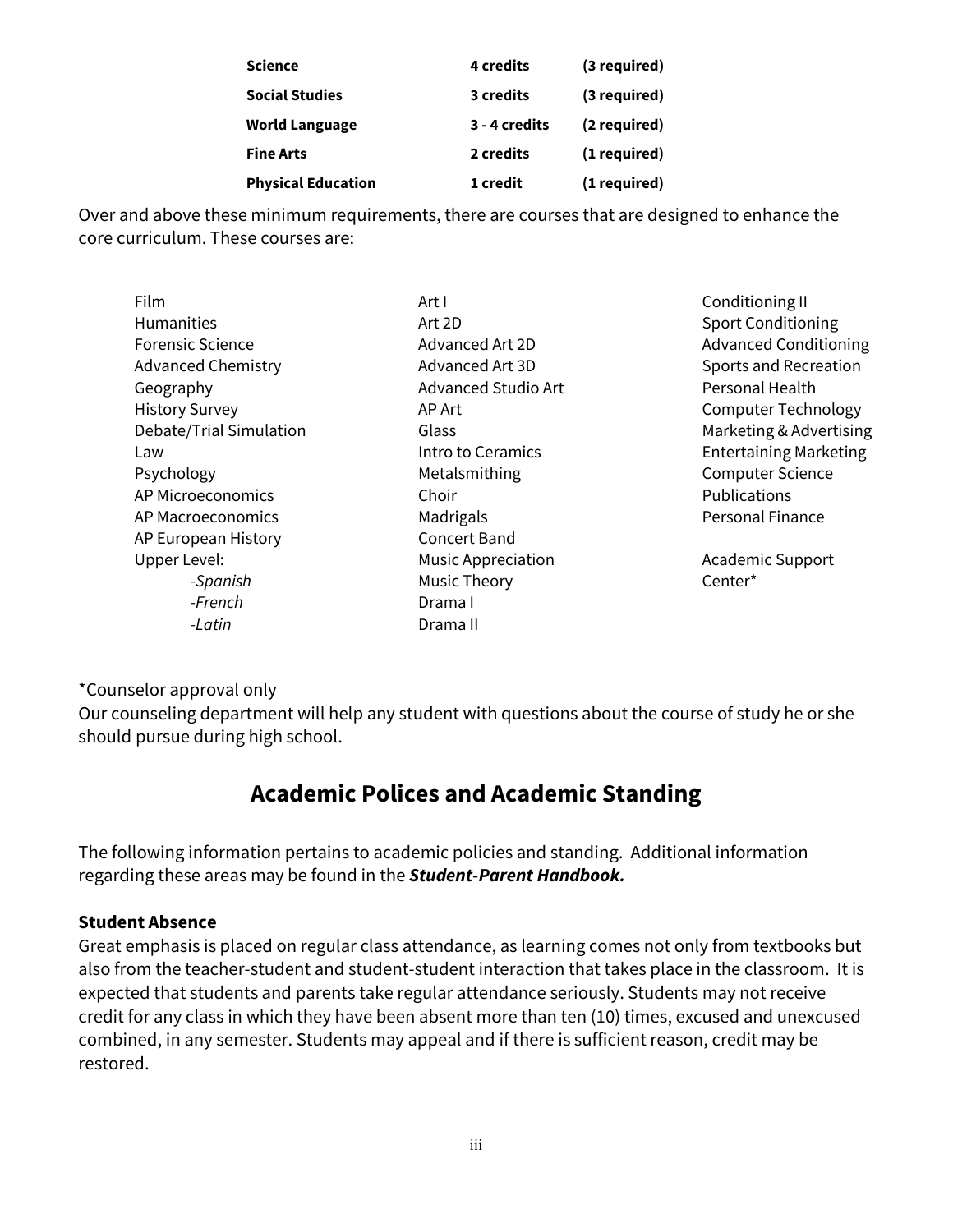## **Incomplete Course Work**

A teacher may give a grade of Incomplete ("I") when a student has been unable to complete course work during a grading period due to serious illness or other exceptional circumstances. Should this occur, it is incumbent upon the student, upon his/her return, to make arrangements with the teacher to complete the work within a reasonable time to be determined by the teacher. When the work is completed, the grade will be changed. Should a student fail to make such arrangements with the teacher within two (2) weeks of the end of the grading period in which the incomplete is given, that incomplete grade will be changed to a failing ("F") grade. Failure to take a final exam in any course will result in a "0" for that exam.

## **Course Additions**

Students who wish to add a course may do so only with permission from their parents, counselor, and teacher and only if space permits. This addition must be made within the first two weeks of the year (for a year-long course) or within the first week of the semester (for a semester-long course).

## **Course Withdrawals**

A request for a course withdrawal must be made to the counseling office within the first two weeks of the school year (for year-long courses) or within the first week of the semester (for semester-long courses). Parent, teacher, and counselor permission is required. **A student may not request a withdrawal from a year-long course during the second semester of the school year.**

A course withdrawal for a year-long course may be recommended by a counselor or by a teacher when, in the professional judgment of either, the student is misplaced or circumstances in the student's life dictate a change.

## **Outside Credit**

Father Gabriel Richard High School accepts summer school credit (or its equivalent) from an accredited institution for failed required courses only. The counseling office must approve courses before enrollment.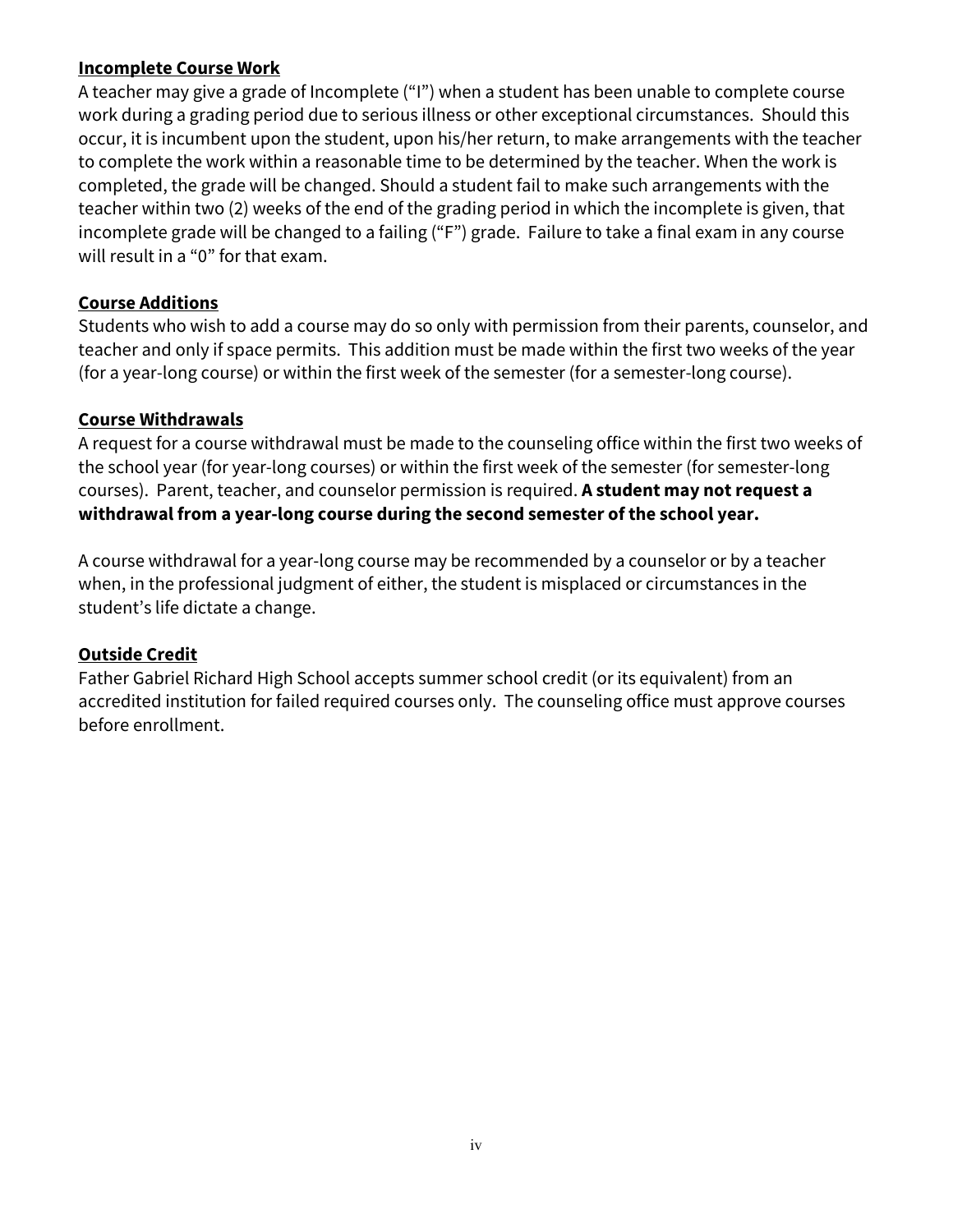## **Course of Studies Planning**

| 9th Grade                   | <b>Credit</b> | Points to Consider |                                                        |
|-----------------------------|---------------|--------------------|--------------------------------------------------------|
| Theology I                  |               | 1.                 | Four credits of math are required.                     |
| English I                   | 1             | 2.                 | Four credits of English are required.                  |
| <b>Western Civilization</b> | .5            | 3.                 | Three credits of science are required.                 |
| <b>Biology</b>              | 1             | 4.                 | Western Civilization is required.                      |
| Math                        |               |                    |                                                        |
| Language                    | ┸             | 5.                 | Two credits of world language are required.            |
| Fine Arts                   | .5            | 6.                 | Freshmen are required to take Intro to Conditioning.   |
| Intro to Conditioning       | .5            | 7.                 | Students interested in band or choir are encouraged to |
| Electives                   | .5            |                    | sign up for these in freshman year.                    |

| 10th Grade                  | <b>Credit</b> | Points to Consider                                |
|-----------------------------|---------------|---------------------------------------------------|
| Theology II                 | 1             | Four credits of math are required.<br>1.          |
| English II                  | 1             | Four credits of English are required.<br>2.       |
| Modern Western Civilization | .5            | 3.<br>Three credits of science are required.      |
| Economics                   | .5            |                                                   |
| Science                     | 1             | Economics is required.<br>4.                      |
| Math                        | 1             | Two credits of world language are required.<br>5. |
| Language                    | 1             | 6.<br>One credit of fine art is required.         |
| Fine Arts                   | .5            |                                                   |
| Electives                   | .5            |                                                   |

| 11th Grade                                                                      | <b>Credit</b> | Points to Consider                                                                                                                                                                                                          |
|---------------------------------------------------------------------------------|---------------|-----------------------------------------------------------------------------------------------------------------------------------------------------------------------------------------------------------------------------|
| Theology III<br>English III<br>American History<br>Science<br>Math<br>Electives | 2             | Four credits of math are required.<br>1.<br>Four credits of English are required.<br>2.<br>Three credits of science are required.<br>3.<br>American History is required.<br>4.<br>One credit of fine art is required.<br>5. |

| 12th Grade                                                    | Credit        | Point to Consider                                                                                                                                                                               |
|---------------------------------------------------------------|---------------|-------------------------------------------------------------------------------------------------------------------------------------------------------------------------------------------------|
| Theology IV<br>English IV<br>American Government<br>Electives | $.5\,$<br>4.5 | Four credits of English are required.<br>American Government is required.<br>Four credits of math are required (after Class of 2023).<br>3.<br>Students must have 26 credits to graduate.<br>4. |

5. Many colleges are looking to see 4 core courses (English, Math, Science, World Languages, and Social Studies) in senior year.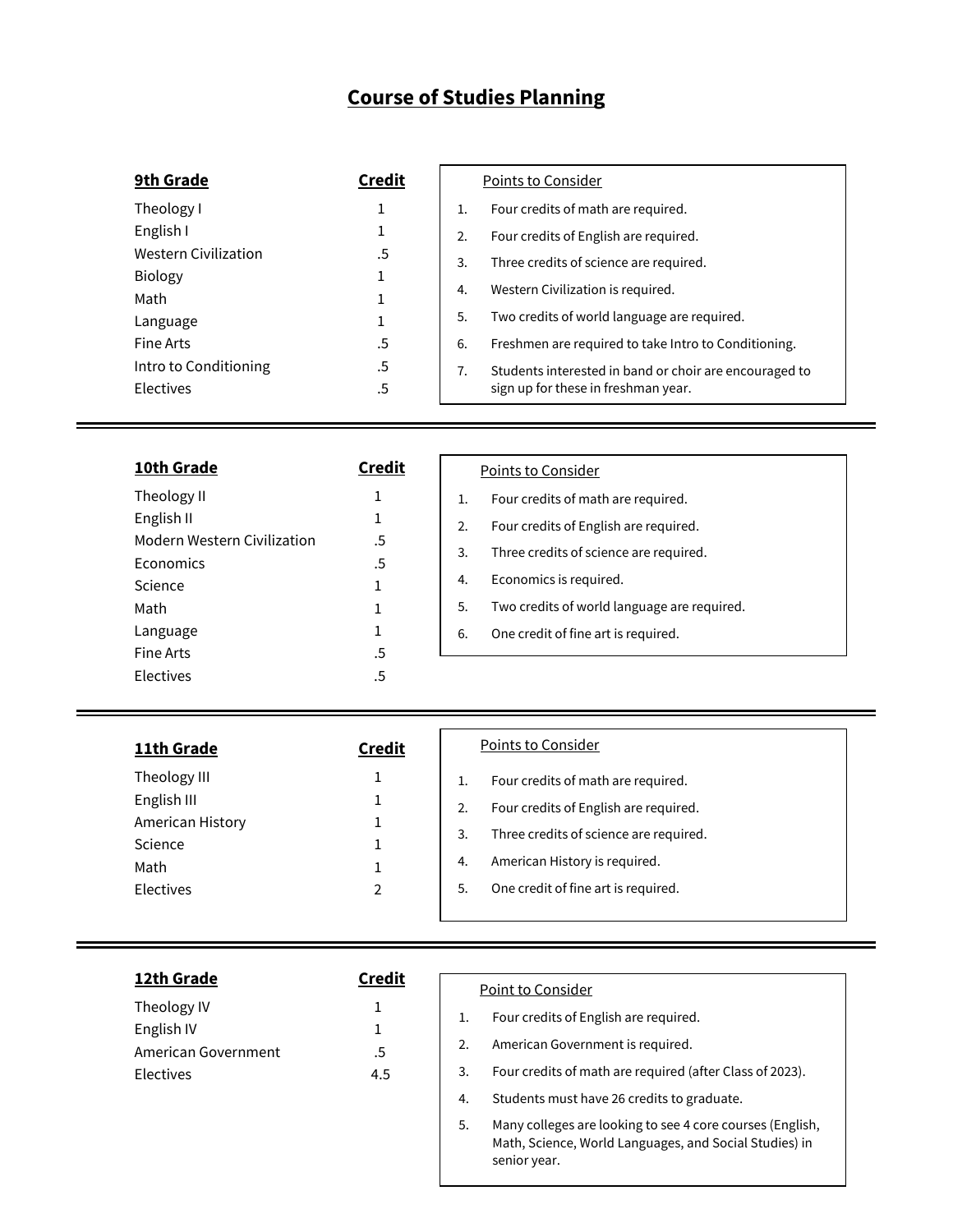# **COURSE OFFERINGS AND DESCRIPTIONS FOR 2022 - 2023**

## **THEOLOGY DEPARTMENT**

Requirements: Students are required to successfully complete an appropriate theology course each semester they are enrolled.

*"The greatest challenge to Catholic education in the United States today...is to restore to that culture the conviction that human beings can grasp the truth of things, and in grasping that truth can know their duties to God, to themselves and their neighbors." -* St. John Paul II

The Theology Department seeks to form students in the knowledge and love of Christ to equip them to live as lifelong missionary disciples of Jesus Christ in the world today. The four-year curriculum is based on the U.S. Bishop's Curriculum Framework for High School. In collaboration with Father Gabriel Richard's Campus Ministry program, students are offered a variety of opportunities to respond in faith and love to the intellectual formation received in the classroom, such as weekly Mass and adoration, class retreats, Christian Service, penance days, and much more. In this way, the Theology program develops both the mind and the heart of every student.

## **Theology I (9101 Fall, 9102 Spring) 1 Credit**

Year-long Course Freshmen

First year Theology covers foundational topics in the Catholic faith: our need for God; God's revelation in Jesus Christ; Sacred Scripture as God's Word to us; survey of Old and New Testaments; the nature of faith; challenges to faith in God; and the doctrines of the Holy Trinity, the Incarnation and the Paschal Mystery. This course also includes a study of C.S. Lewis' classic apologetics text *Mere Christianity*.

## **Theology II - The Church (9201 Fall) ½ Credit**

One Semester *Sophomores*

The Church course will help students understand that they encounter the living Jesus Christ in and through His Church. Students will understand that the Church provides the means through which they may enter an intimate relationship with a God who loves them and who has called them to share that same love with the world.

**Theology II - Sacraments (9202 Spring) ½ Credit**

One Semester *Sophomores*

Learning about the sacraments will help students understand that they can encounter Christ today in a full and real way in and through the sacraments, especially through the Eucharist. Students will examine each of the sacraments in detail to learn how they may encounter Christ throughout life.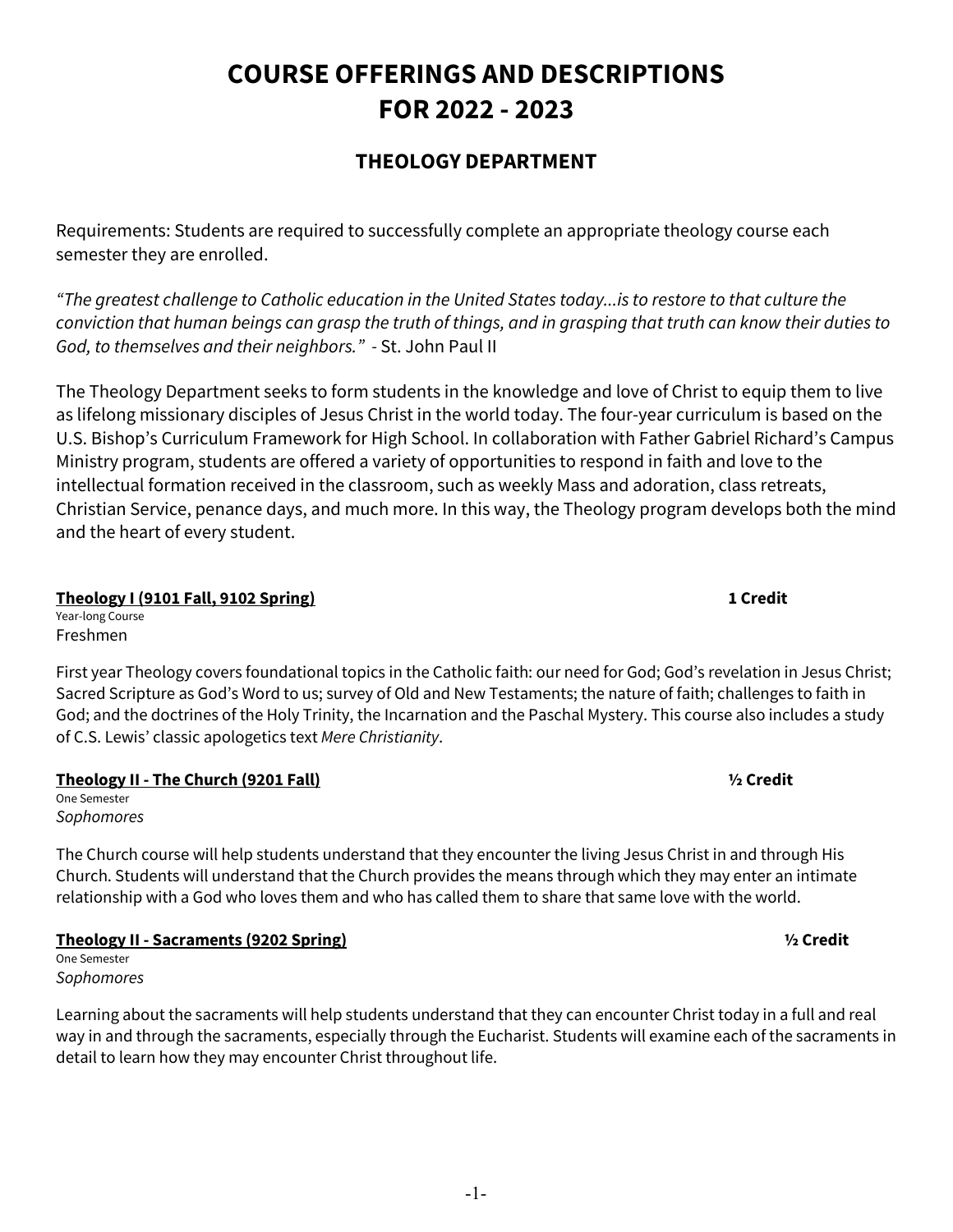### **Theology III - Moral Theology (9301 Fall) ½ Credit**

One Semester *Juniors*

Junior Theology focuses on what it means to have new life in Christ through an in-depth examination of the moral teachings of the Catholic Church. Students will understand that it is only through Christ that they can fully live out God's plans for their lives. Students are to learn the moral concepts and precepts that govern the life of Christ's disciples, recognizing and embracing life in Christ as a life of freedom, happiness, joy, love, meaning and self-giving. **Theology III - Catholic Social Teaching (9302 Spring) ½ Credit**  One Semester

*Juniors*

The purpose of this course is to introduce students to the Church's social doctrine, which is a rich treasure of wisdom for building a "civilization of love" in which the dignity and rights of all people are respected. In this way, human society reflects the love of the Trinity. Students will explore the major principles and themes of Catholic social teaching as articulated in the documents of the Magisterium. Through reading, writing and discussion of these primary sources, students will learn to apply this teaching to current social problems. Students will grasp how Christ's own loving concern for others, especially the poor and needy, is present today in the Church's social teaching and mission.  

## **Theology IV - The Meaning of Vocation and the Theology of the Body (9401 Fall) ½ Credit**

One Semester *Seniors*

Studying St. Augustine's Confessions, as well as St. John Paul II's Theology of the Body and The Meaning of Vocations, should enlighten the intellects of students to the horizon that awaits them in their future undertakings. The texts compel them to look within to understand who they are, what their purpose is, what it means to be truly human, and how to relentlessly pursue the fullness of truth as a lifelong endeavor.

## **Old Testament (9431 Fall) ½ Credit**

*Prerequisite: Approval of the instructor May be taken in lieu of Theology IV Seniors only Limited to one section*

This is an intensive course that forms an introduction to central themes and texts of the Old Testament. With a thematic focus on the Biblical Covenants, Liturgical Sacrifice, and Salvation, the course aims to cultivate an appreciation of individual works and an awareness of the larger theological, historical, and socio-political worldview of which they form a part. The course will form students with the lens and framework necessary for their continued lifelong exploration and reading of the Old Testament and will ready them to engage the New Testament with proper interpretation and broader vision.

## **Theology IV - Sacred Scripture (9402 Spring) ½ Credit**

One Semester *Seniors*

This course is an introductory study of the Old and New Testaments, including their key narrative, historical background, and major themes. This course will also explore a means of properly interpreting Sacred Scripture as a whole, through the lens of the Biblical Covenants. In this course, students will acquire a deeper and richer understanding of the context, history, morals, literature, and typological symbols of the Bible, allowing them to come to understand why it is the inspired, inerrant Word of God. The means of achieving this is by a cursory overview of Salvation History, simplistic textual and linguistic analysis, historical-critical examination of the text, and, most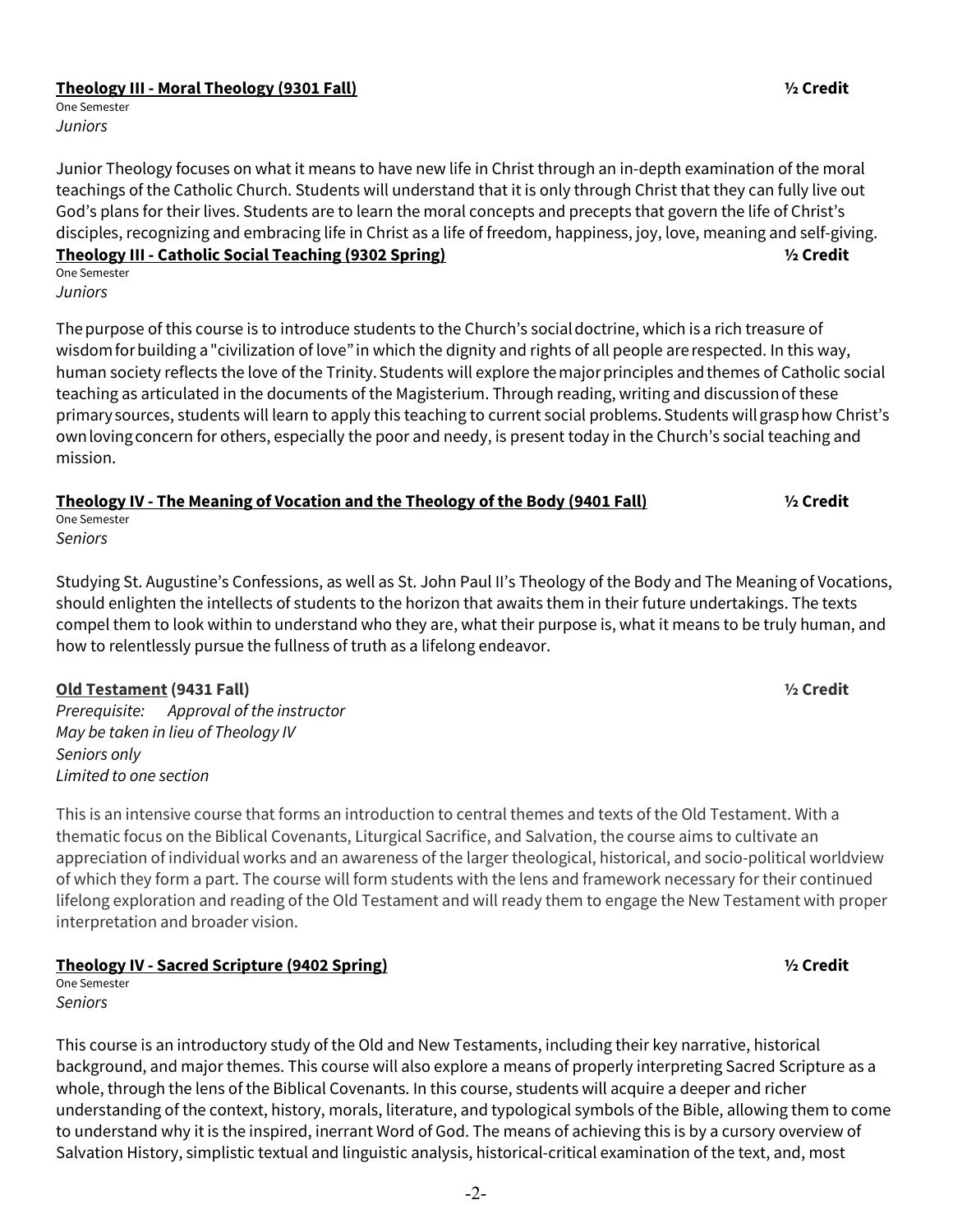importantly, prayerful meditation of the content of Sacred Scripture. All to the end of understanding how Salvation History continues to be played out in the life of the Church today, through the New and Eternal Covenant of Christ.

The course ultimately culminates the Theology curriculum of FGR by contributing to the formation of students' general education curriculum that facilitates growth unto spiritual maturity in living out their call to Sainthood.

## **New Testament (9432 Spring) ½ Credit**

*Prerequisite: Approval of the instructor May be taken in lieu of Theology IV Seniors only Limited to one section*

This is an intensive course that seeks to answer the most important questions about the 27 books of the New Testament. It examines the New Testament through the lens of Covenant Theology, Messianic Fulfillment, and Liturgical Sacrifice. The method of doing so will be a hermeneutic of continuity and faith, while also utilizing the good merits of the historical-critical method. The objective is an accurate contextual reading of the New Testament texts. Above all else, students will gain a fuller sense of Christ as a devout Jewish rabbi as well as the long-awaited Messiah of God who preaches the redeeming message of Salvation history as fulfilled in His passion, death, resurrection, and ascension. Finally, the course explores eschatological fulfillment in Scripture and examines how the Church continues the biblical narrative of Salvation history to the present day.

## **ENGLISH DEPARTMENT**

*Requirements: Four credits of English are required for graduation.* 

The Father Gabriel Richard High School English Department believes in the implementation of a rigorous academic and faith-based curriculum that embodies the tenants of Catholic faith and tradition while preparing students to be citizens of the modern world. Through critical thinking, close reading, and the study of classic literature and the Great Books, students will continue to deepen their faith and draw connections and comparisons between Christianity, literature and real world applications. Students will continue to grow in their critical analysis reading skills, and develop coherent and logical oral and written skills that will serve them as they prepare for postsecondary education, the workforce, and beyond. Ultimately, all analysis of the works will be from a sacramental view of the world—which is to say that the works will be presented and respected as unique reflections of God's own beauty.

Course curriculums are aligned to scope and sequence instruction based on textual reading, written composition, and oral presentation skills. Honors and Advanced Placement Courses are aligned to and approved by the National College Board.

The English Department reviews all student course selection requests (for placement) in order to best meet the needs of all students. Before each academic year, student placements should be reviewed by FGR English Department instructional staff, FGR counseling staff, students, and parents. Freshmen are placed according to their High School Placement Test scores (or available standardized test scores.) Transfer students will be placed according to previous work successfully completed at the high school level.

The standard sequence for grades 9 -12 is shown below.

## **Recommended Course of Study**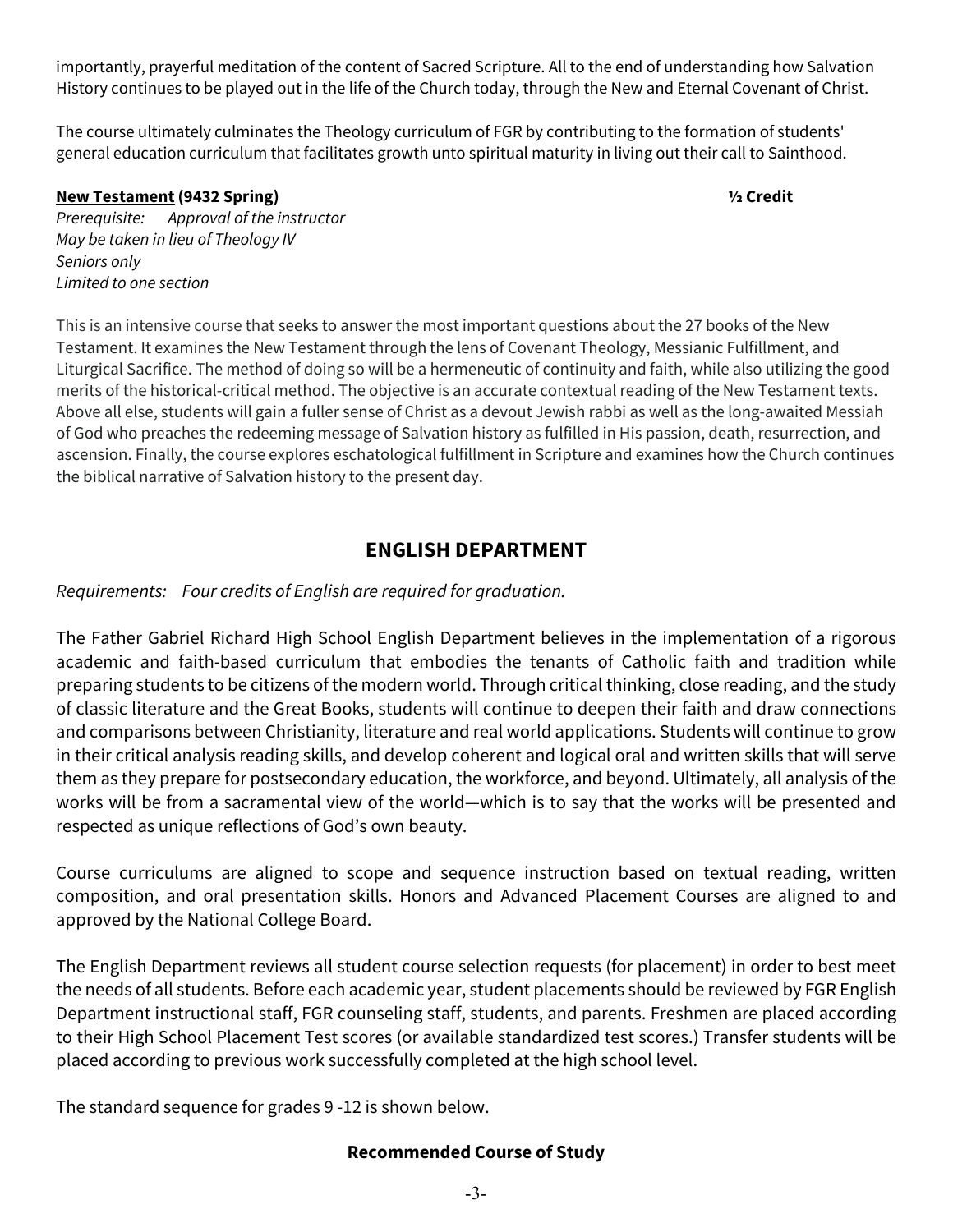| Grade 9          | Grade 10          | Grade 11                       | Grade 12                         |
|------------------|-------------------|--------------------------------|----------------------------------|
| English I        | English II        | English III                    | English IV                       |
| Honors English I | Honors English II | AP Language and<br>Composition | AP Literature and<br>Composition |
|                  |                   |                                |                                  |

Students may also seek additional English credits, choosing from a variety of semester electives in the course catalog. Please note, these elective courses will not replace required English courses listed above.

### **English I – Introduction to World Literature and Composition (2101 Fall, 2102 Spring) 1 Credit** Year-long Course

English I is a course in which students will embark on an epic adventure accompanied by some of the greatest authors, characters, and creatures of literature. Students will meet these men and women, gods and goddesses, saints and devils through excerpts and partial readings of the Great Books. Additionally, while it is important to discover the True, the Good, and the Beautiful, it is equally important to be able to write about and discuss one's findings. Therefore, students will compose shorter formal and in-class essays to develop their organizational skills. Emphasis will be placed on relating theses and body paragraphs. Developing the ability to work in groups and engage in analytical discussion will also be emphasized. Students will cover the basics of grammar and mechanics as they apply to their individual writing. Throughout the year, students will expand their vocabulary through both their reading of the Great Books and use of the Sadlier Oxford Vocabulary books.

### **Honors English I – (2141 Fall, 2142 Spring) 1 Credit** Year-long Course

*Prerequisite: Above average reading scores on the High School Placement test and writing sample*

Honors English I is a course in which students will embark on an epic adventure accompanied by some of the greatest authors, characters, and creatures of literature. Students will meet these men and women, gods and goddesses, saints and devils through readings of the Great Books. Additionally, while it is important to discover the True, the Good, and the Beautiful, it is equally important to be able to engage in critical analysis of one's findings. To help students engage in critical analysis, Honors English I will be expected to read the entirety of the Great Books, and longer excerpts. Honors students are expected to engage with supplemental texts and critical essays, in addition to reading the Great Books themselves. Therefore, students in Honors English should expect to have a significant amount of reading homework. Honors students will compose multiple developed essays, both formally and in-class. Honors students will also learn about the grammar and mechanics of the English Language by studying the masters and closely analyzing the grammatical and mechanical structures present in the Great Books. Finally, students will expand their vocabulary through the both their reading of the Great Books, and use of the Sadlier Oxford Vocabulary books. It is necessary, then, that the Honors English I students have a love of reading, writing, and of ideas.

## **English II – (2201 Fall, 2202 Spring) 1 Credit**

Year-long Course

English II builds on the analytical reading and essay composition skills introduced in English I. Students continue to work on grammar and vocabulary as they closely read short fiction, epics, drama, poetry and novels from the Great Books curriculum (some of these works will be excerpted). Students expand their understanding of literary terms and techniques and focus on how these techniques enhance the larger meaning and purpose of the text. Ultimately, all analysis of the works will be from a sacramental view of the world—which is to say that the works will be presented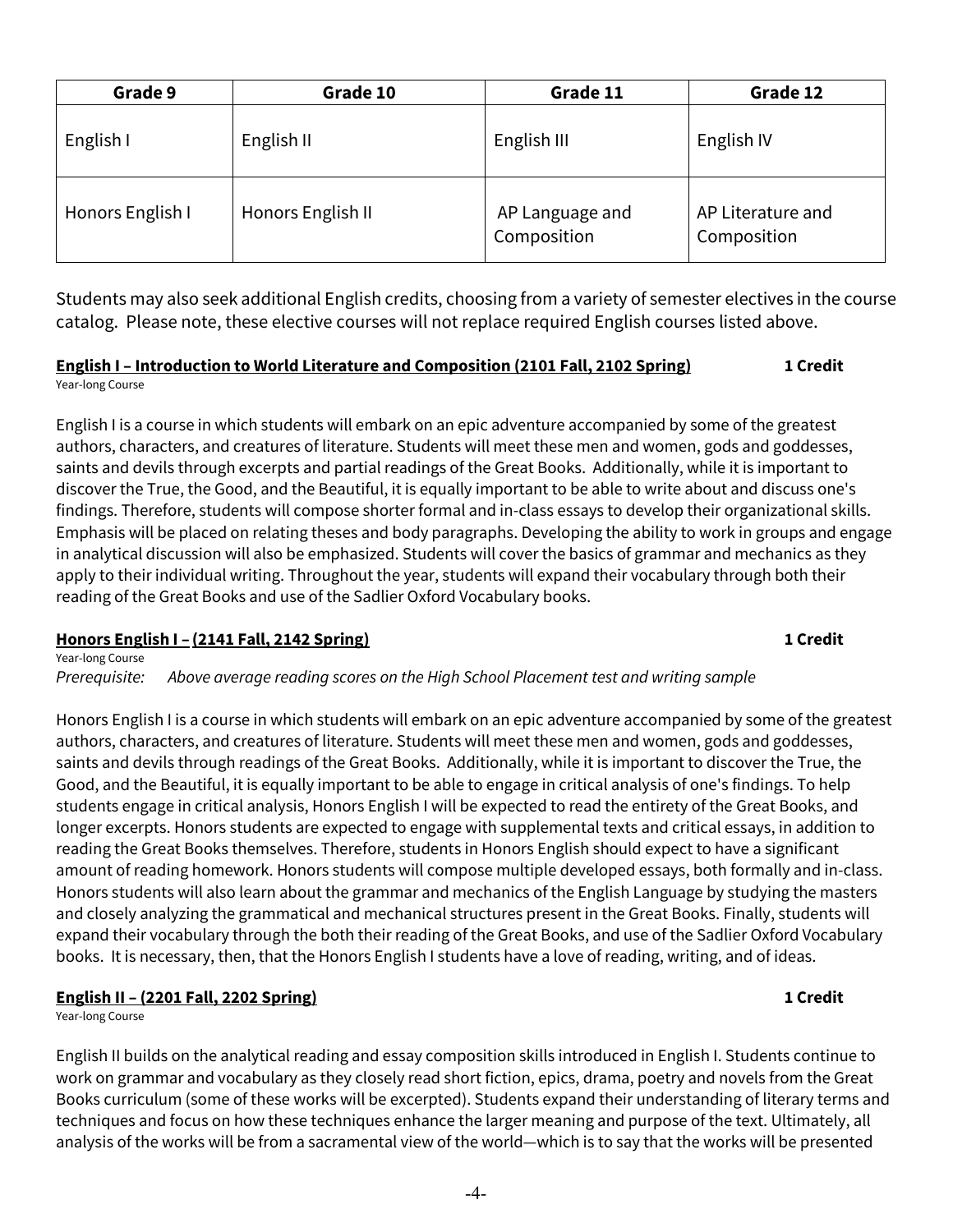and respected as unique reflections of God's own beauty. In-class essays are composed regularly, while formal critical essays are submitted each quarter.

## **Honors English II – (2241 Fall, 2242 Spring) 1 Credit**

Year-long Course *Prerequisite: A writing sample and teacher recommendation*

Honors English II builds on the analytical reading and essay composition skills introduced in Honors English I. The grammar studies for the Honors level, however, will be based directly on the studied works; that is, we will study specifically the grammatical structure of Shakespeare, Wordsworth, Poe, Hawthorne, and other Great Books authors of the curriculum. While reading all works in their entirety, students will expand their understanding of literary terms and techniques and focus on how these techniques enhance the larger meaning and purpose of the text. Ultimately, all analysis of the works will be from a sacramental view of the world—which is to say that the works will be presented and respected as unique reflections of God's own beauty. To that end, in Honors English II, at least two formal critical essays are submitted each quarter. It is necessary, then, that the Honors English II students have a love of reading, writing, and of ideas.

## **English III - (2301 Fall, 2302 Spring) 1 Credit**

Year-long Course

English III builds on the analytical reading and essay composition skills introduced in English II. Its objective is to provide 11th grade students with experience in close reading, analyzing, and writing about various classical texts and Great Books that have influenced the Western Canon over the centuries and whose influence can still be observed today. This study will include analyzing the full texts of a variety of classical works, along with some excerpts and partial readings of other valuable texts. Students will become familiar with various genres of literature and will be able to analyze them objectively through the culture in which they were written and that of our Christian culture today. Through research assignments and the composition of short essays, students will become more critical of the world around them and will learn to evaluate and use information fairly to support original thinking. Writing instruction will focus on the steps of the writing process, essay organization, and supporting arguments with evidence from a text. This course promotes a deepening of faith by challenging students to make personal connections between themes present in both literature and the Catholic faith, as well as how the two intertwine to shape the wider culture.

## **Advanced Placement - Language and Composition (2351 Fall, 2352 Spring) 1 Credit**

Year-long Course *Prerequisite: A writing sample and teacher recommendation*

AP Language and Composition builds on the analytical reading and essay composition skills introduced in Honors English II. It emphasizes the inherent and important responsibility of students to construct well-developed oral and written perspectives to help make them competent, educated citizens of the 21st century. This college-level course requires students to read extensively and carefully analyze a range of broad and challenging topics through nonfiction textual selections, deepening student awareness of rhetoric and how language works. Students will use various writing composition, course activities and projects to strengthen their own writing abilities. In addition, they will be able to understand, sequence and construct complex arguments that will apply to a variety of social, political and economic viewpoints. Textual selections feature a collection of expository, analytical, personal, and argumentative pieces across centuries that will challenge students to consider current events, built on a faith perspective. Students will examine and work with essays, letters, speeches, and even images, learning to analyze image as text. Through close reading, rhetorical analyses and debate, students will come to recognize ambiguities as they discern an author's intent. Other daily tasks will consist of grammar review, reading fluency practice, vocabulary exercises, text annotations, research, and the use of consistent editing, revision, and review. It is necessary, then, that the AP Language students have a love of reading, writing, and of ideas.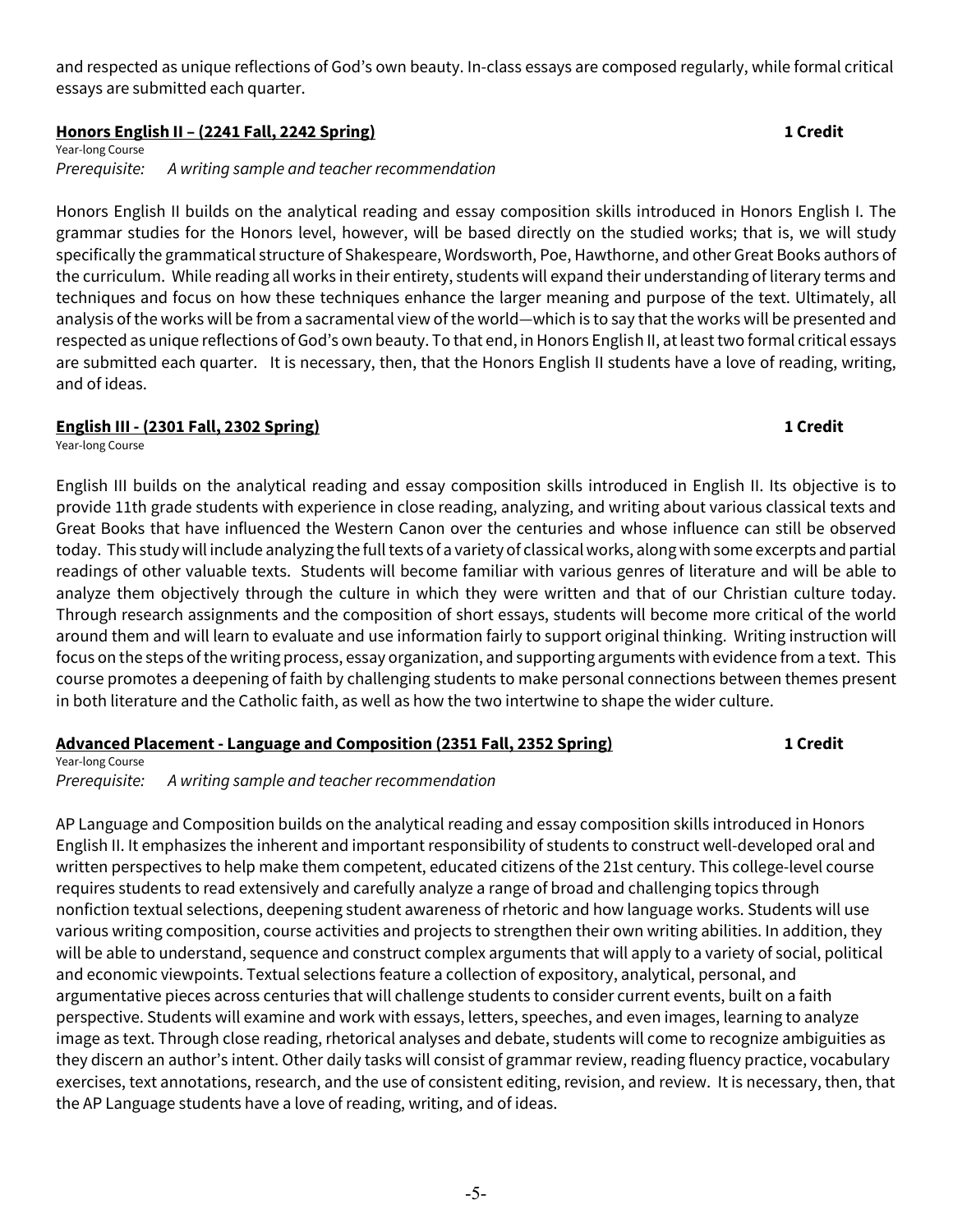Students who take AP Language and Composition will be prepared to take the National AP Examination in the spring of the year in which they are taking the class.

### **English IV - (2401 Fall) ½ Credit**

Semester-long Course

English IV builds on the analytical reading and essay composition skills introduced in English III. It is a study of a variety of elements of The Great Books in different literary periods, including excerpts from Ancient, Medieval, Metaphysical, Elizabethan, Romantic, Victorian, and the Modern eras. Students will refine their skills of analysis, synthesis, and judgment in the expression of their ideas in class discussions and writing. Lastly, students will master elements of composition and vocabulary in preparation for standardized testing and college entrance exams. The goal of this course is to improve students' critical reading, thinking, writing, and speaking skills. Students will be given the chance to engage in discussions upon specific topics derived from primary sources, and will be expected to write an in-depth research paper along with a number of shorter essays.

## **English IV - Concentration: Shakespeare (2412 Spring) ½ Credit**

Semester-long Course

William Shakespeare remains one of the most enduring and engaging authors in the Western Tradition. This course explores his life, literature, and legacy. Students will read a selection of sonnets, tragedies, histories, and comedies. Each of his works highlights some part of eternal Truth and exceptional Beauty while also building on past foundations of great Literature.

### **English IV – Concentration: The Moral Imagination of Modernity (2422 Spring) ½ Credit**  Semester-long Course

This course will study modern authors as they respond to their times while also maintaining a love of the Eternal Truth in the Greco-Roman, Judeo-Christian Tradition. It will include, but is not limited to, a study of Tolkien, Lewis, Chesterton, Belloc, Eliot, Waugh, and Dostoevsky.

## **Advanced Placement - Literature and Composition (2451 Fall, 2452 Spring) 1 Credit**

Year-long Course *Prerequisite: A writing sample and teacher recommendation*

Advanced Placement Literature and Composition builds on the analytical reading and essay composition skills introduced in Advanced Placement Language and Composition. It is designed to teach college writing through the fundamentals of rhetorical theory, and follows the curricular requirements described in the AP Course Description.

This college-level course is an intensive study of The Great Books that challenge the student to deepen their understanding of the ways writers use language to provide both meaning and pleasure. As they read the entirety of these works, students consider a work's structure, style, and themes as well as such smaller-scale elements as the use of figurative language, imagery, symbolism, and tone. The course will cover different literary genres, including poetry, drama, fiction, and non-fiction. Students will refine their skills of analysis, synthesis, and judgment in the expression of their ideas in class discussions and writing. AP students are expected to engage with supplemental texts and critical essays, in addition to reading the Great Books themselves. Therefore, students in AP Literature should expect to have a significant amount of reading homework. Finally, this course not only endeavors to prepare students to succeed on the AP English Literature and Composition exam, but to foster a greater appreciation and understanding of literature and its ability to help perfect the human person. It is necessary, then, that the AP Literature students have a love of reading, writing, and of ideas.

It is a course expectation that all students enrolled in the AP Literature and Composition class will take the National AP Examination in the spring of the year in which they are taking the class.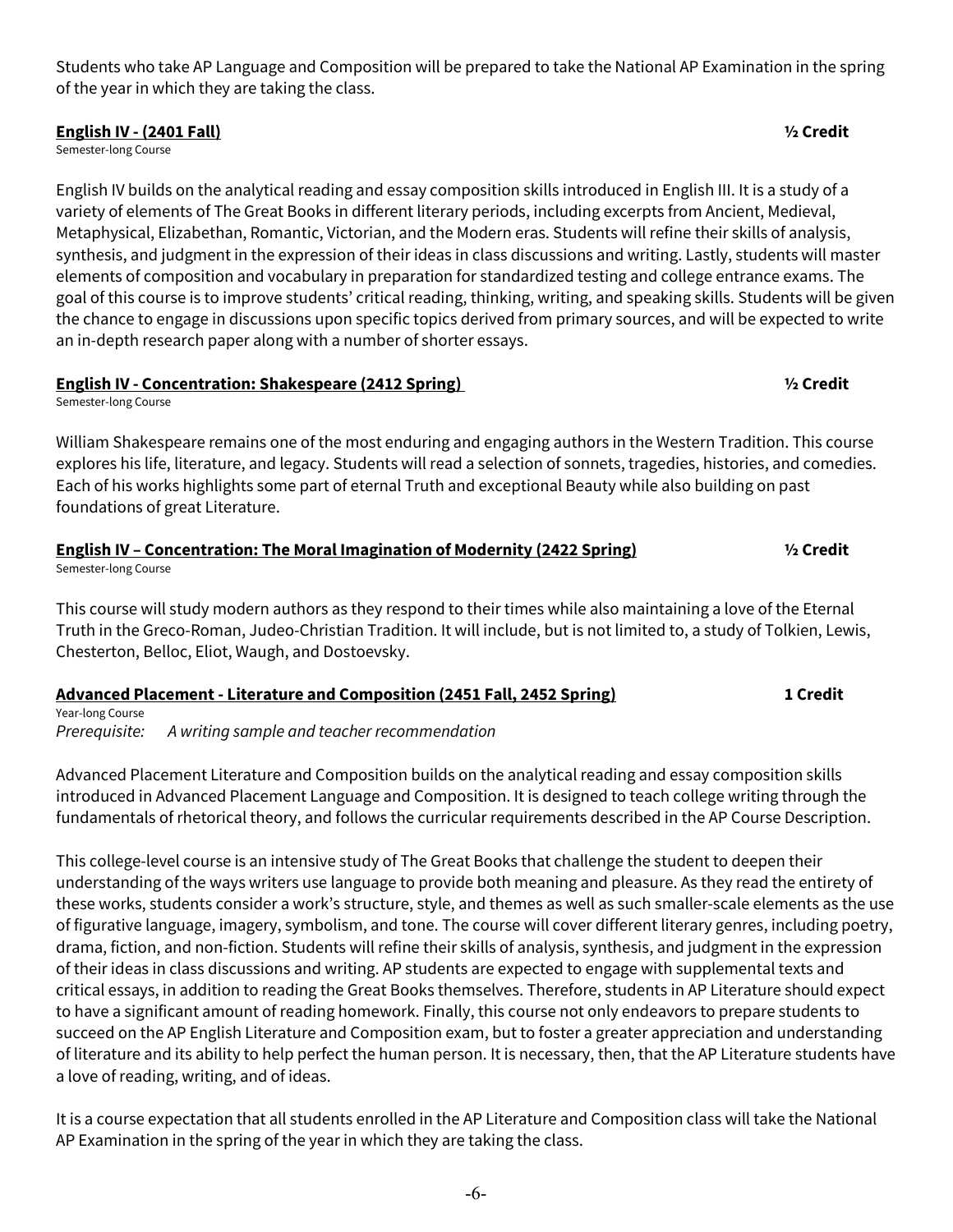## **Film (2001 Fall, 2002 Spring) ½ Credit**

*Prerequisite: None Sophomores, juniors & seniors (Can only be elected once)* 

You will never watch movies the same way! Starting with silent films and working up to the early 1950's, Film I students will watch the best films from each decade while learning to analyze acting, film techniques, and mise-en-scene. If you don't know what that is – don't worry – you will and it will change how you watch movies.

## **Humanities (2571 Fall, 2572 Spring) 1 Credit**

Year-long Course *Seniors and juniors - senior requests will be honored first*

The essential aim of this course is to explore, understand, and appreciate the singular way in which the Catholic mind sees time and creation; and, further, to understand the way in which that vision informs and guides the Catholic approach to literature, philosophy, painting, architecture, and science. For the sacramental mind—that is, for one who believes that the kingdom of God is at hand—all of creation becomes a canvas on which to reveal the face of God.

## **MATHEMATICS DEPARTMENT**

*Requirements: Four credits of mathematics are required for graduation. Students must complete a course in Algebra I (students may place out of this course with a "by-pass exam"), Geometry, and Algebra II in order to graduate. (Class of 2023, students are required to complete three (3) credits in math, but four (4) is recommended.)*

The mathematics department offers a wide range of classes designed to help all students achieve mastery of basic mathematical principles and techniques. More than developing computational techniques, the department looks to develop in students the habits of thought native to mathematical reasoning: estimation, logical method, abstraction of concepts, and methods for problem solving. Math incorporates faith when learning how to solve story problems, solve equations, and calculate error analysis.

The mathematics department, based on student aptitude, experience, and interest, guides placement in mathematics courses. The math department reviews all student course selection and placement and may recommend or require a different class selection based on student ability and performance. Freshmen will be placed in a math class based on entrance exam scores and teacher recommendation.

## **Four credits of mathematics are required for class of 2024, 2025, 2026. The class of 2023 is only required to take three credits.**

The usual math sequences proceed as follows: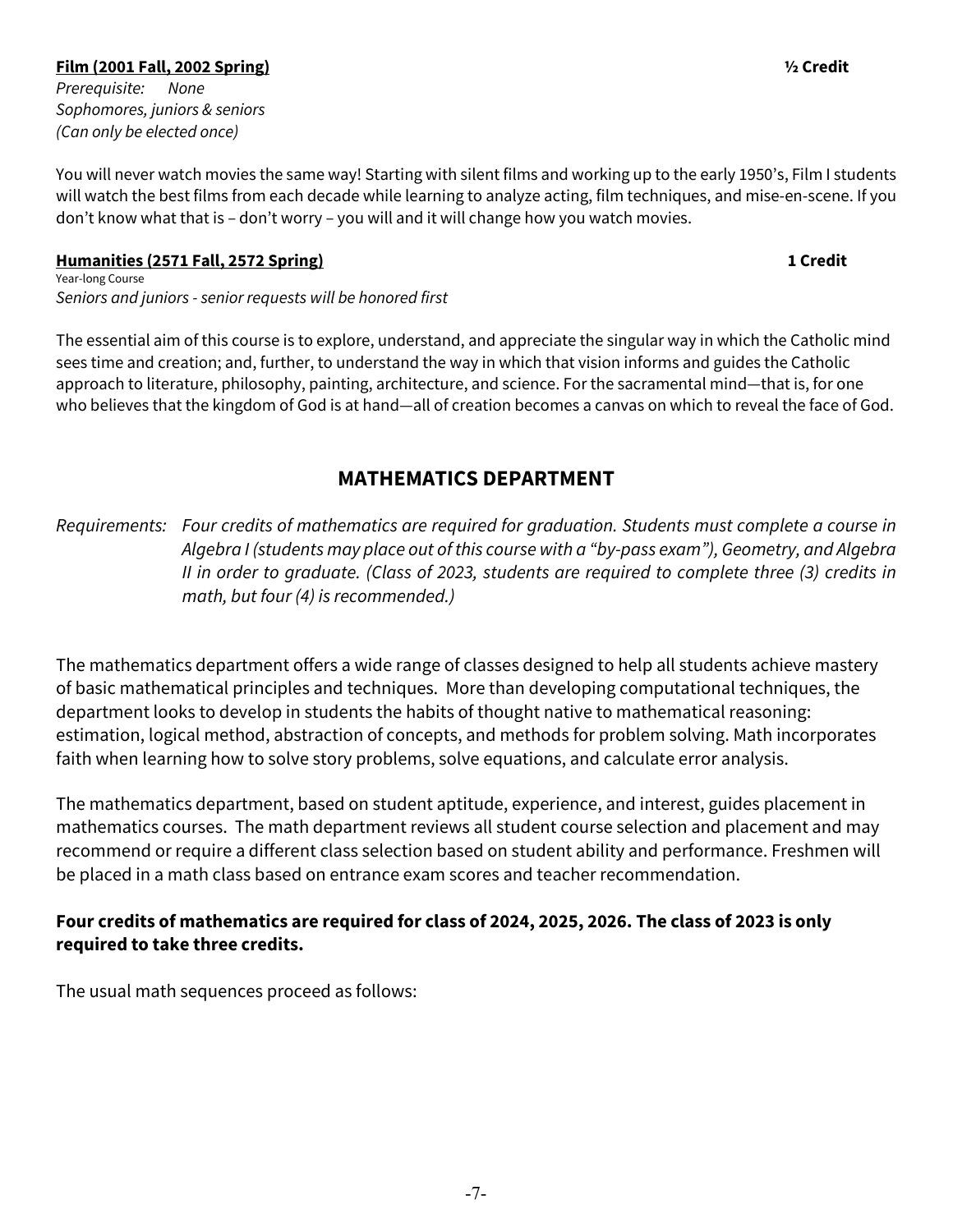| Grade 9                | Grade 10                          | Grade 11                           | Grade 12                                                                   |
|------------------------|-----------------------------------|------------------------------------|----------------------------------------------------------------------------|
| Algebra I Essentials   | <b>Geometry Essentials</b>        | Algebra II Essentials<br>with Trig | College Prep Algebra<br>(.5 credit) / Statistics<br>$(.5 \,\text{credit})$ |
| Algebra I              | Geometry                          | Algebra II/ Trig                   | Pre-Calculus                                                               |
|                        |                                   | Statistics (.5 credit)             | College Prep Algebra<br>(.5 credit) / Statistics<br>$(.5 \text{ credit})$  |
|                        |                                   |                                    | Honors Statistics (1<br>credit)                                            |
| <b>Honors Geometry</b> | Honors Algebra<br>II/Trigonometry | <b>Honors Pre-Calculus</b>         | AP Calculus AB                                                             |
|                        |                                   | Statistics (.5 credit)             | Honors Statistics (1<br>credit)                                            |
|                        |                                   |                                    | Statistics (.5 credit)                                                     |

Referring to the table above, students may double up in some cases or move from one row to another with permission of the department. All juniors and seniors are eligible for the Personal Finance course (.5 credit) which is a math elective, not part of the required math series.

## **Algebra I Essentials (5121 Fall, 5122 Spring) 1 Credit**

Year-long Course **Calculator purchase required** 

This course intends to present the critical Algebra I topics and would be recommended to any student who has had little or no Algebra instruction or desires to sharpen their skills at a slower pace. The use of a scientific calculator will be required. The FGR math department recommends TI-30XIIS or similar.

## **Algebra I (5101 Fall, 5102 Spring) 1 Credit**

Year-long Course **Textbook & calculator purchase required**

This is a full-year course in mathematical problem solving using algebraic techniques with an introduction to analyzing, graphing, and solving linear and quadratic equations. Students will develop facility in working with polynomial expressions. The use of a scientific calculator will be required. The FGR math department recommends TI-30XIIS or similar.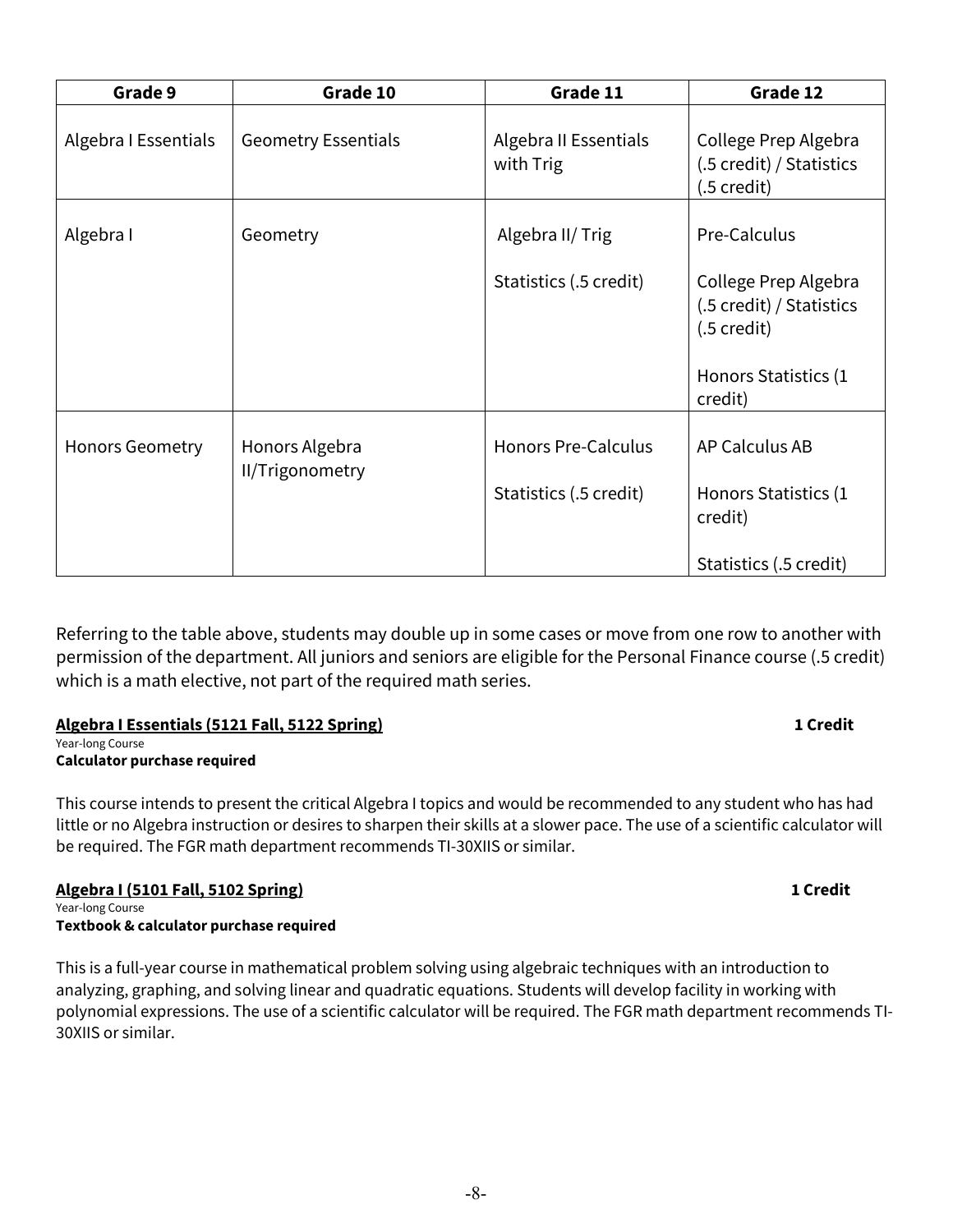### **Honors Geometry (5141 Fall, 5142 Spring) 1 Credit** Year-long Course **Textbook & calculator purchase required** *Prerequisite: Approval of the department*

This is the first course of the Honors Mathematics sequence designed for the advanced freshman (top 20%). This is a rigorous study of Euclidean Geometry integrated with solid and coordinate geometry. Logic, geometric theory, and geometric problem solving techniques will be emphasized. Writing, solving, and graphing systems of equations and inequalities, factoring polynomials, solving quadratic equations, and working with irrational numbers will be used in the context of geometry. The use of a scientific calculator will be required. The FGR math department recommends TI-30XIIS or similar.

**Geometry Essentials (5211 Fall, 5212 Spring) 1 Credit** Year-long Course

**Calculator purchase required** *Prerequisite: Algebra I Essentials* 

This course intends to present the critical Geometry topics without proofs. It would be recommended to any student who has taken Algebra I Essentials. The use of a scientific calculator will be required. The FGR math department recommends TI-30XIIS or similar.

**Geometry (5201 Fall, 5202 Spring) 1 Credit** Year-long Course **Textbook & calculator purchase required** *Prerequisite: Algebra I*

Students will develop logical thinking skills through direct and indirect proofs of theorems. Concepts of Euclidean Geometry, problem solving techniques, fundamentals of right triangle trigonometry, and a study of solid geometry will be the main emphasis of the course. Included in this class will be a review and practice of Algebra I skills. Topics covered include: inductive and deductive reasoning, similarity and congruence, transformations, triangles, quadrilaterals, polygons, circles, prisms, cylinders, pyramids, spheres, perimeter, area, volume, and surface area with real-life applications throughout the course. The use of a scientific calculator will be required. The FGR math department recommends TI-30XIIS or similar.

## **Honors Algebra II/Trigonometry (5241 Fall, 5242 Spring) 1 Credit**

Year-long Course **Textbook & calculator purchase required**

*Prerequisite: Honors Geometry and approval of the department*

An accelerated course in advanced algebra and trigonometry, with extensive work on problem solving requiring several steps. Students will develop a solid understanding of algebraic techniques and transcendental functions. The use of a graphing calculator will be required. The FGR math department recommends a TI-84 Plus or TI-84 CE.

## **Algebra II Essentials w/Trig (5321 Fall, 5322 Spring) 1 Credit**

Year-long Course **Calculator purchase required** *Prerequisite: Geometry Essentials* 

This course intends to present the critical Algebra 2 topics. Instruction will be adjusted to meet the needs of students requiring a slower pace to attain mastery of the content. It would be recommended to any student who has taken Geometry Essentials. The use of a graphing calculator will be required. The FGR math department recommends a TI-84 Plus or TI-84 CE.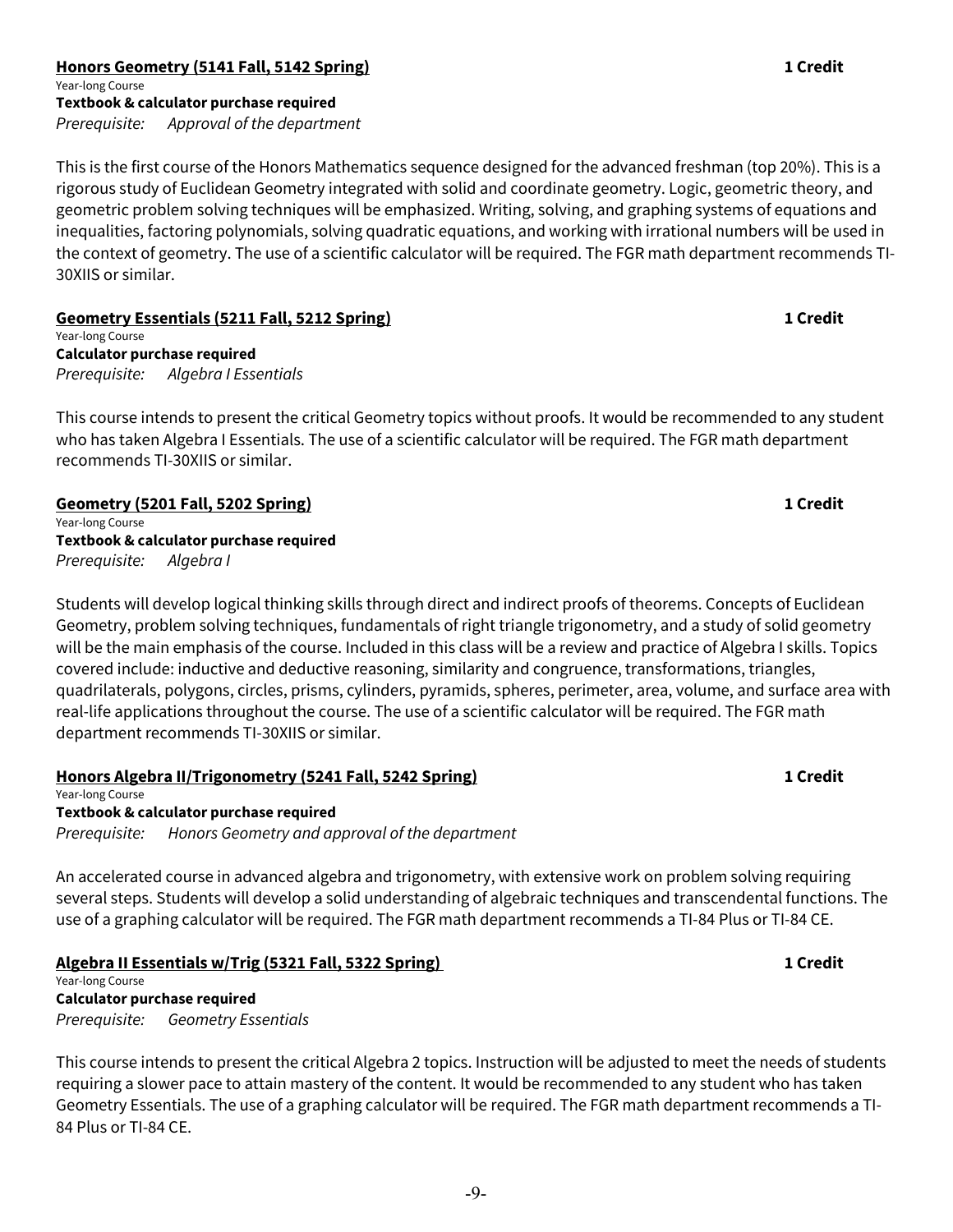## **Algebra II/Trigonometry (5301 Fall, 5302 Spring) 1 Credit**

Year-long Course **Textbook & calculator purchase required** *Prerequisite: Algebra I, Geometry*

This course intends to present the critical Algebra 2 topics. Instruction will be adjusted to meet the needs of students requiring a slower pace to attain mastery of the content. It would be recommended to any student who has taken Geometry Essentials. The use of a graphing calculator will be required. The FGR math department recommends a TI-84 Plus or TI-84 CE.

**Honors Pre-Calculus (5351 Fall, 5352 Spring) 1 Credit** Year-long Course **Textbook & calculator purchase required** *Prerequisite: Honors Algebra II/Trigonometry or Algebra II and approval of the department*

This course includes all of the elements of the Pre-Calculus course with an emphasis on a more in-depth analysis of concepts in addition to the practical methods. This class will include some topics from differential calculus. A graphing calculator is required. The FGR math department recommends TI-84 Plus or TI-84 CE.

## **College Prep Algebra (5481 Fall ) ½ Credits**

**Calculator purchase required**  *Prerequisite: Any Algebra II course*

This semester long course aims to deepen students' mathematical mindset. Students will gain a deeper understanding of foundational algebra principles, building on knowledge gained in previous courses. Topics covered will include problem solving strategies, computation practice, and an overview of linear and non-linear functions. This course is intended for the student who will not be taking Precalculus or Honors Statistics. It should be paired with Statistics (one-semester course.) The FGR math department recommends a TI-84 Plus or TI-84 CE.

**Statistics (5411 Fall, 5412 Spring) ½ Credit Calculator purchase required**  *Juniors and seniors*

This course will introduce students to statistics to prepare them for a college level statistics course (a general education requirement for almost all four-year college degree programs). As such, the course will focus on the topics of statistical graphs and tables, probability, confidence intervals and hypothesis testing. A graphing calculator is required. The FGR math department recommends a TI-84 Plus or TI-84 CE.

**Pre-Calculus (5401 Fall, 5402 Spring) 1 Credit** Year-long Course **Calculator purchase required** *Prerequisite: Algebra II or Honors Algebra II/Trigonometry*

This course is a study of advanced math topics with an emphasis on practical methods and preparation for calculus. Topics will include advanced algebra concepts, trigonometry, and other transcendental functions, sequences and series, and limits. A graphing calculator is required. The FGR math department recommends a TI-84 Plus or TI-84 CE.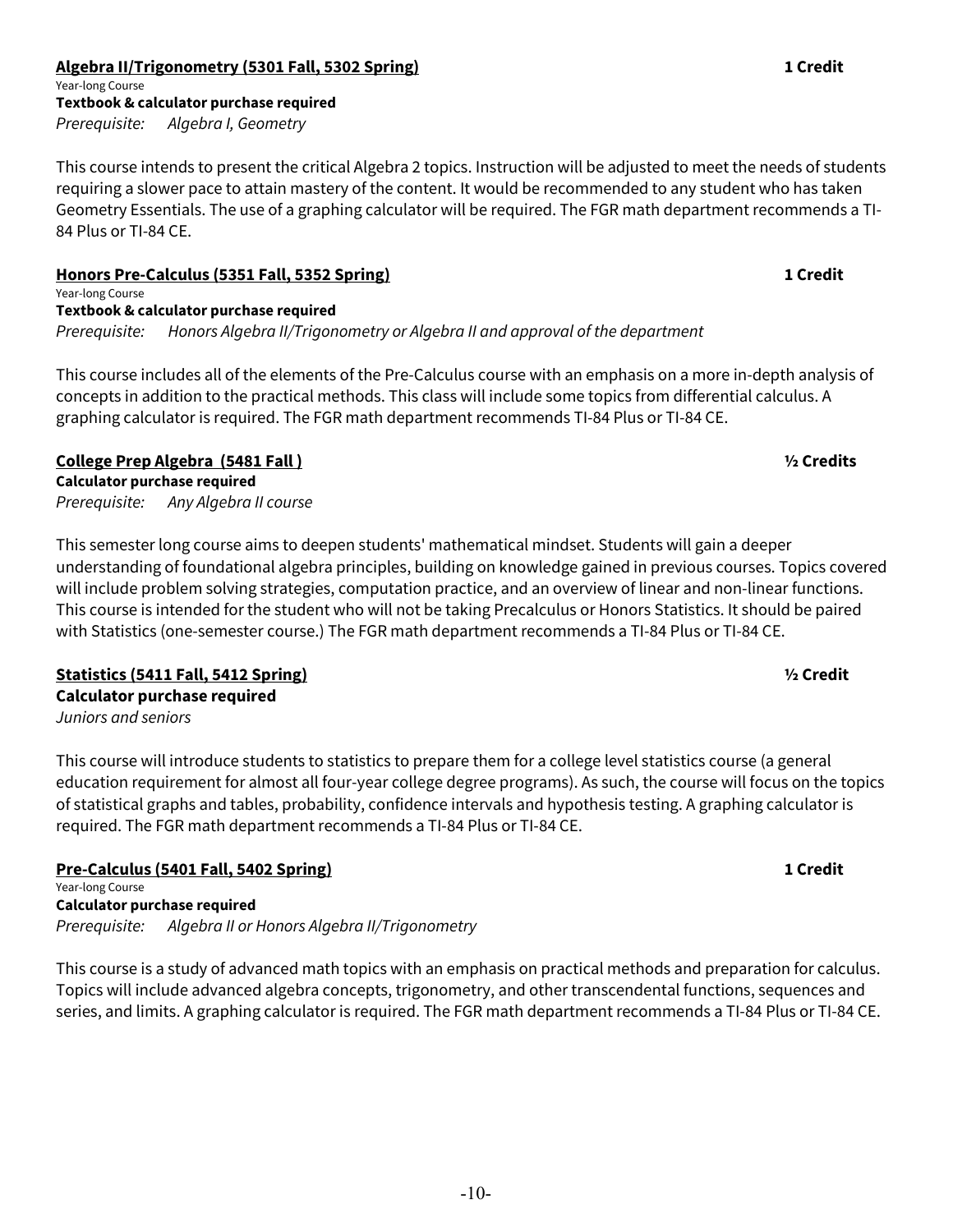## **Honors Statistics (5471 Fall, 5472 Spring) 1 Credit**  Year-long Course **Textbook & calculator purchase required**

*Prerequisite: Honors Algebra II or minimum B average in Algebra II* 

This course will provide far more depth to the field of statistics and will approximate the college course required of students in a nursing, medical, engineering or similar program that will heavily use statistics. All topics from the semester statistics course would be covered in greater depth and added content would include data modeling, random variables and two-sample hypothesis testing, among others. A graphing calculator is required. The FGR math department recommends a TI-84 Plus or TI-84 CE.

### **Advanced Placement Calculus AB (5451 Fall, 5452 Spring) 1 Credit**

Year-long Course **Textbook & calculator purchase required** *Prerequisite: Honors Pre-Calculus and approval of the department*

This course will follow the AP Calculus curriculum (AB syllabus). It is equivalent to a college level calculus I course with emphasis on underlying theory and complex problems. Students are expected to take the AP Examination for college credit, which will be offered in May. A graphing calculator is required. The FGR math department recommends a TI-84 Plus or TI-84 CE.

## **SCIENCE DEPARTMENT**

*Requirements: Three credits of science are required for graduation; one credit must be Biology and one credit of Chemistry or Physics.*

The FGR Science Department endeavors to help the student make sense of the natural world, inquire into the complexities and interrelationships of living things and natural phenomena, find underlying patterns and develop theories that explain and predict. In life science, faith is integrated by encouraging student to have a deep sense of wonder and delight about the natural universe, when demonstrating an understanding of what the Church teaches regarding work in biotechnology, and when learning to articulate the Church's approach to the theory of evolution. In chemistry, faith will be integrated when learning about the nature of science and the search for truth, providing opportunity for wonder at the beauty and goodness of God, who has left his footprints in the smallest details of the natural world. Physics courses emphasize the complementary nature of faith and reason through a comparison and limitations of the knowledge derived from scientific models to theological inquiry, along with an exploration of the contributions of Catholic scientists. Science teachers incorporate the Catholic School Curriculum Science Standards, as written by The Cardinal Newman Society, when preparing their lessons.

The department, based on student interest, background, and experience does initial student placement in science. Subsequent course selection is based on student interest with departmental guidance. The science department reviews all student course selection and placement and may recommend or require a different class selection based on student ability and performance.

The following are some common sequences: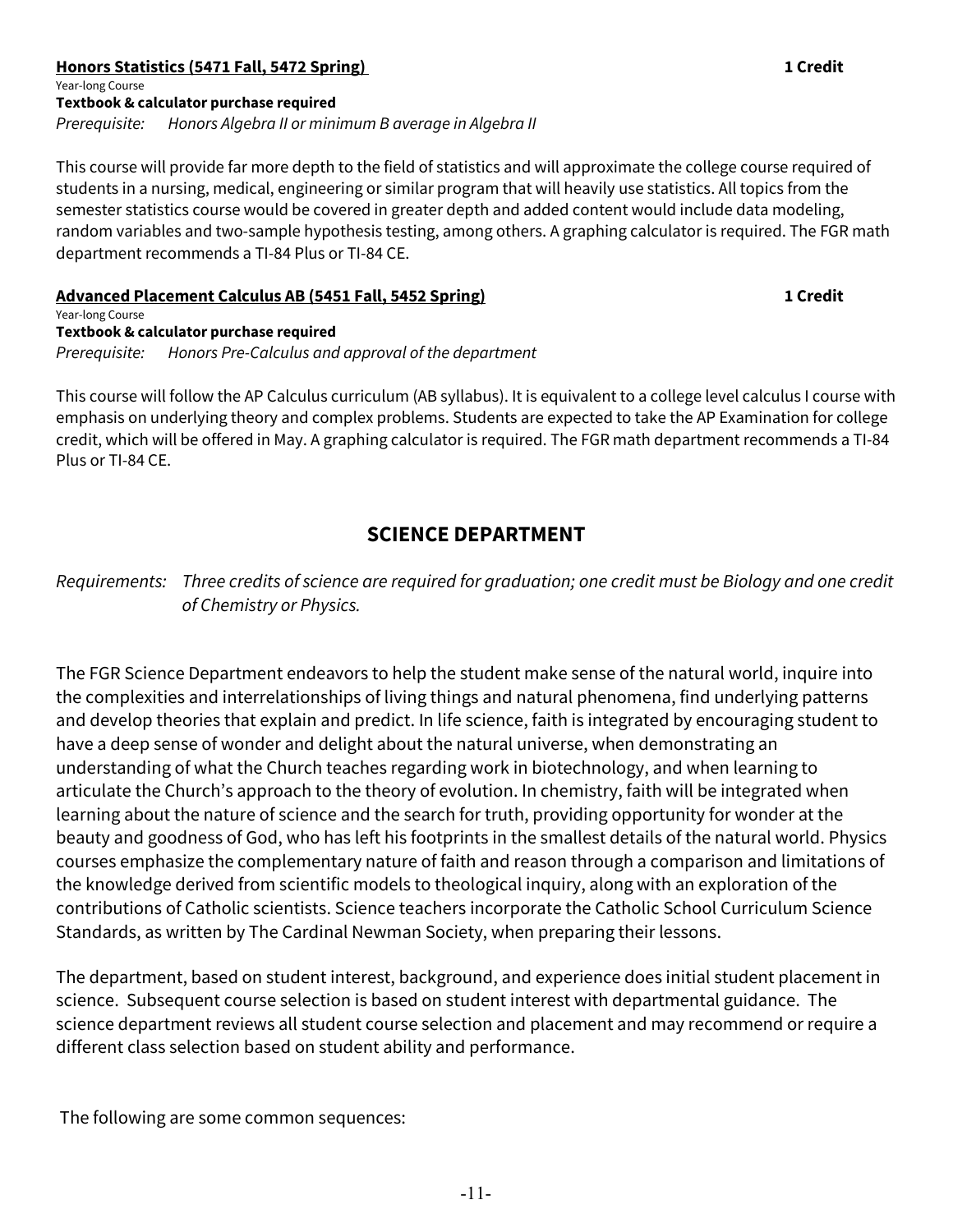| Grade 9                         | Grade 10                                             | Grade 11                                                                                                                                     | Grade 12                                                                                                                                        |
|---------------------------------|------------------------------------------------------|----------------------------------------------------------------------------------------------------------------------------------------------|-------------------------------------------------------------------------------------------------------------------------------------------------|
| <b>Biology</b>                  | Chemistry<br>Physics<br><b>Environmental Science</b> | Chemistry<br>Physics<br><b>Environmental Science</b><br>Anatomy/Physiology<br>Forensic Science (.5 credit)<br>Advanced Chemistry (.5 credit) | Chemistry<br>Physics<br><b>Environmental Science</b><br>Anatomy/Physiology<br>Forensic Science (.5 credit)<br>Advanced Chemistry (.5<br>credit) |
| <b>Honors</b><br><b>Biology</b> | <b>Honors Chemistry</b>                              | AP Biology w/ Lab<br>AP Chemistry w/ Lab<br>AP Environmental Science<br><b>Honors Physics</b><br><b>Honors Chemistry</b>                     | AP Biology w/ Lab<br>AP Chemistry w/ Lab<br>AP Physics C<br>AP Environmental Science                                                            |

## **Biology (6101 Fall, 6102 Spring) 1 Credit**

Year-long Course *Prerequisite: None Freshmen, transfer students*

This is an introductory course designed to familiarize students with basic laboratory skills, cell structure and function, classification, plant and animal biology, genetics, ecology, and evolution. Lab skills are emphasized and some dissections are performed.

## **Honors Biology (6141 Fall, 6142 Spring) 1 Credit**

Year-long Course *Suggested co-requisite: Honors Geometry* 

This course is recommended for those students who intend to follow the pre-Advanced Placement sequence of courses and take college level courses in their junior and senior years. This is an introductory course in biology that covers the topics of cell biology, genetics, and diversity. Encountered in the study of these topics are the themes of homeostasis, flow of energy, the levels of organization, the structure and function of living things, and evolution. An emphasis is placed on the bio-chemical aspects of the topics covered. Lab skills are required and some dissections are performed. A basic understanding of chemistry is recommended.

## **Environmental Science (6311 Fall, 6312 Spring) 1 Credit**

Year-long Course *Prerequisite: Biology Juniors and seniors (sophomores with permission of the department)*

This course is an interdisciplinary science, involving the study of ecology, chemistry, geology, botany, zoology, and some social sciences. The major focuses of study are environmental problems and their solutions, the use of natural resources, and human interaction with the environment. Laboratory and fieldwork will be emphasized, along with discussion of current events. Students enrolling in this class should have a genuine interest in environmental topics.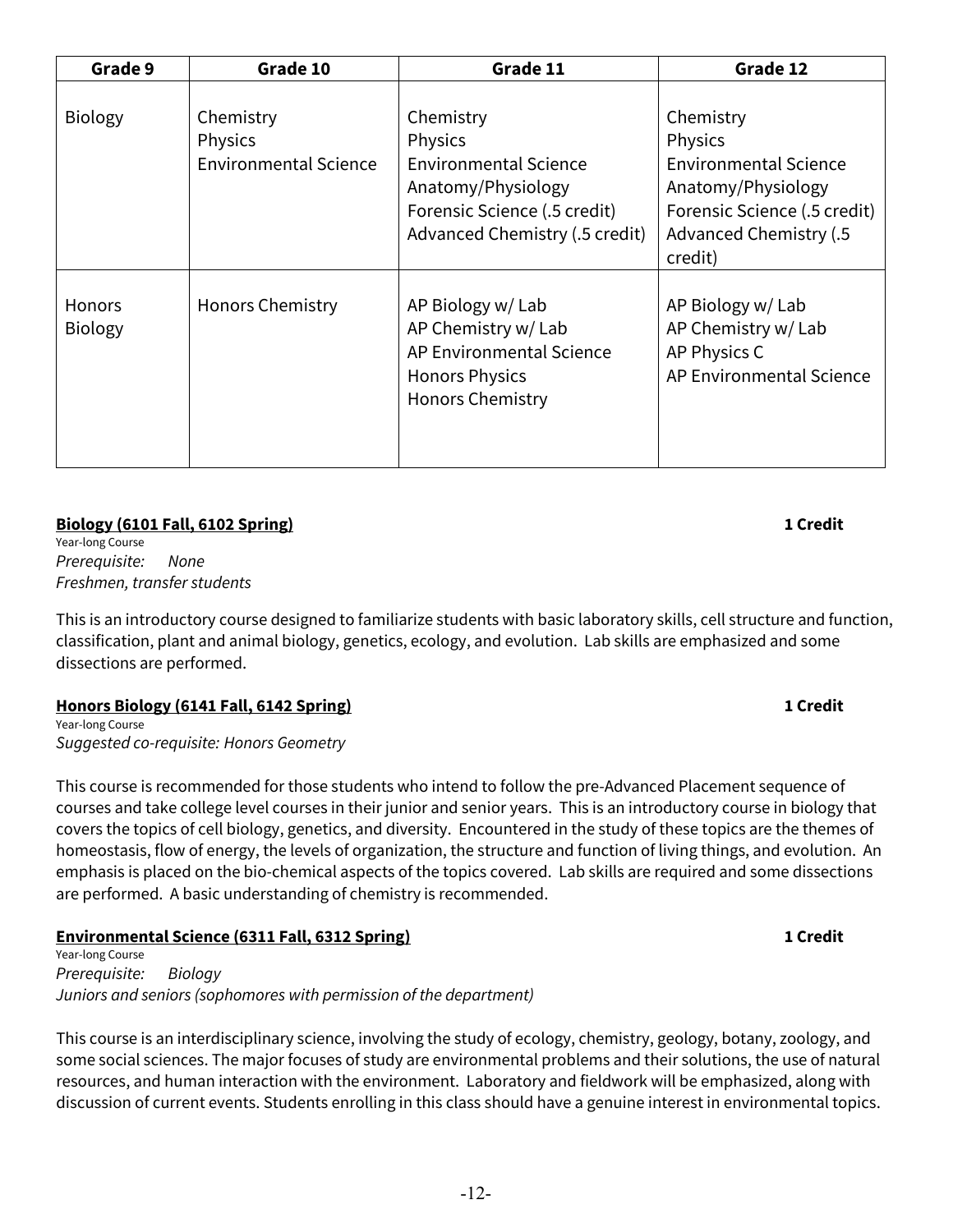## **Chemistry (6201 Fall, 6202 Spring) 1 Credit**

Year-long Course *Prerequisite: Algebra I*

This course will deal with the nature, composition, and changes of matter that are encountered in everyday life. Laboratory work and classroom demonstrations will reinforce the material presented in lecture. Students are expected to be able to construct and interpret graphs and solve simple algebraic problems.

## **Honors Chemistry/Pre-AP Chemistry (6241 Fall, 6242 Spring) 1 Credit**

Year-long Course *Co-requisite: Honors Algebra II or permission of the department*

This course covers the material of the regular chemistry course, but in greater depth and with greater emphasis on theoretical foundations and mathematical techniques. The course will also include some additional topics from the Advanced Placement Chemistry curriculum. Homework for this course is conducted over the Internet; home access to the Internet is required.

## **Physics (6301 Fall, 6302 Spring) 1 Credit**

Year-long Course *Prerequisite: Algebra I*

Conceptual physics introduces students to the fundamental concepts and laws that govern the world in which they live. Each physics concept is thoroughly explained and developed in class and through practice. Laboratory work promotes skills in taking and analyzing data. All math needed is developed in the course, and is used as a guide for thinking. Topics such as mechanics, waves (sound and light), and electricity are introduced to the students.

## **Honors Physics (6471 Fall, 6472 Spring) 1 Credit**

Year-long Course *Textbook Purchase required Prerequisites: Honors Algebra II or approval of the department.*

Honors Physics is an algebra-based, introductory-level physics course that explores topics such as Newtonian mechanics; work, energy, and power; mechanical waves and sound; and introductory simple circuits. Through inquiry-based learning, students will develop scientific critical thinking and reasoning skills.

## **AP Physics C (6451 Fall, 6452 Spring) 1 Credit**

Year-long Course *Textbook Purchase required Prerequisite: Honors Physics or approval of the department Recommended co-requisite: AP Calculus* 

The AP Physics C course is equivalent to one semester of a calculus-based, college-level physics course, especially appropriate for students planning to specialize or major in physical science or engineering. The course includes topics in kinematics; Newton's laws of motion; work, energy, and power; systems of particles and linear momentum; circular motion and rotation; and oscillations and gravitation. Introductory differential and integral calculus is used throughout this course. There will be a brief study of electricity and magnetism at the end of the course. Students who elect this course will be expected to take the College Board AP Physics C - Mechanics test in the spring.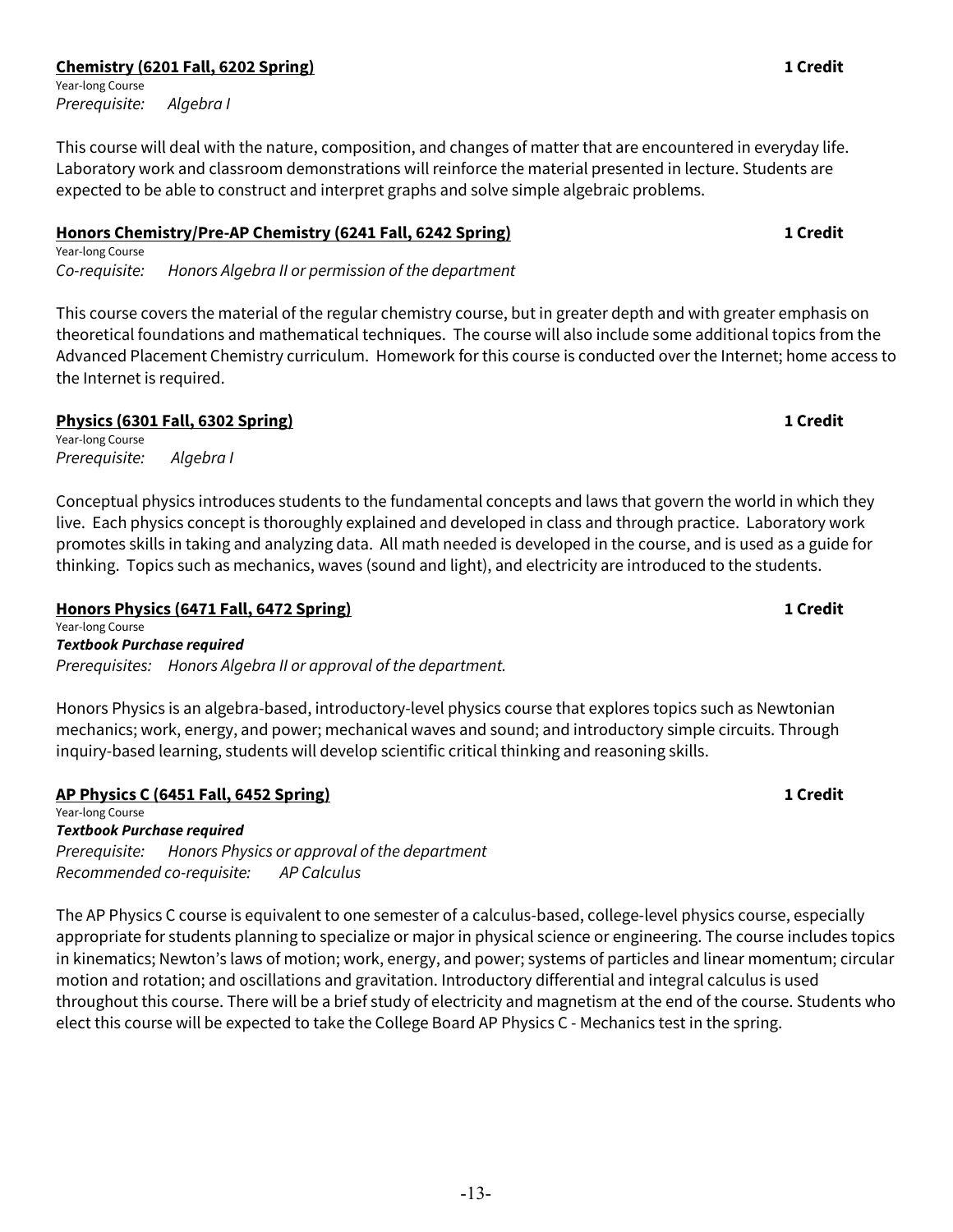## **Anatomy and Physiology (6321 Fall, 6322 Spring) 1 Credit**

Year-long Course *Textbook Purchase required Prerequisite: B average in Biology and Chemistry or approval of the department.*

This course is a year-long study of human anatomy and physiology. The study of structure and function of each body system will be coordinated with the relationship among cells, tissues, and organs that comprise each system. The overall theme will be the proper functioning of the body and the maintenance of homeostasis. The theme of homeostasis is based on the regulation and coordination of all bodily functions by the nervous and endocrine systems. Lecture and discussion sessions will be augmented by laboratory work.

## **AP Biology (6351 Fall, 6352 Spring) 1 Credit**

Year-long Course *Textbook Purchase required Prerequisite: Biology and Chemistry Enrollment in AP Biology Laboratory required*

The AP Biology course is equivalent to a **full year** of college-level biology **and** lab. This course provides students with the conceptual framework, factual knowledge, and analytical skills necessary to deal critically with the rapidly changing science of biology. Emphasis will be focused in four major areas: 1.The process of evolution drives the diversity and unity of life. 2. Biological systems utilize free energy and molecular building blocks to grow, reproduce, and maintain dynamic homeostasis. 3. Living systems store, retrieve, transmit and respond to information essential to life processes. 4. Biological systems interact and these systems and their interactions possess complex properties. Class time will involve lecture and discussion. Students who elect this course will be expected to take the College Board AP Biology test in the spring.

## **AP Biology Laboratory (6361 Fall, 6362 Spring) ½ Credit**

*Co-requisite: Enrolled in AP Biology Must be taken concurrently in semester 1 or 2*

This one semester laboratory course is a required component of the AP Biology class. It is to be taken concurrently with the AP Biology class, either in semester one or semester two. This hands-on lab class will cover eight required AP Biology labs, emphasizing the application of concepts learned in the AP class. In addition to learning laboratory techniques, students will learn how to understand problems, develop hypotheses, design and implement controlled experiments, identify dependent and independent variables, analyze data, draw conclusions, think analytically, and communicate results with appropriate data table and graphs. In addition, students will have the opportunity to use bioinformatics in modeling population dynamics.

## **AP Chemistry (6551 Fall, 6552 Spring) 1 Credit**

Year-long Course

*Textbook Purchase required*

*Prerequisite: Honors Chemistry and honors math concurrent or approval of the department Enrollment in AP Chemistry Laboratory is required*

The AP Chemistry course is equivalent to a **full year** of college-level chemistry **and** lab. This course will build on the basic material covered in Honors Chemistry with expanded depth and breadth of coverage. There will be a greater emphasis on theory and on a mathematical quantitative approach. Enrollment in AP Chemistry Laboratory is also required to satisfy the syllabus requirements imposed by the College Board. During one semester the class and lab will be blocked together. Students who elect this course will be expected to take the College Board AP Chemistry test in the spring.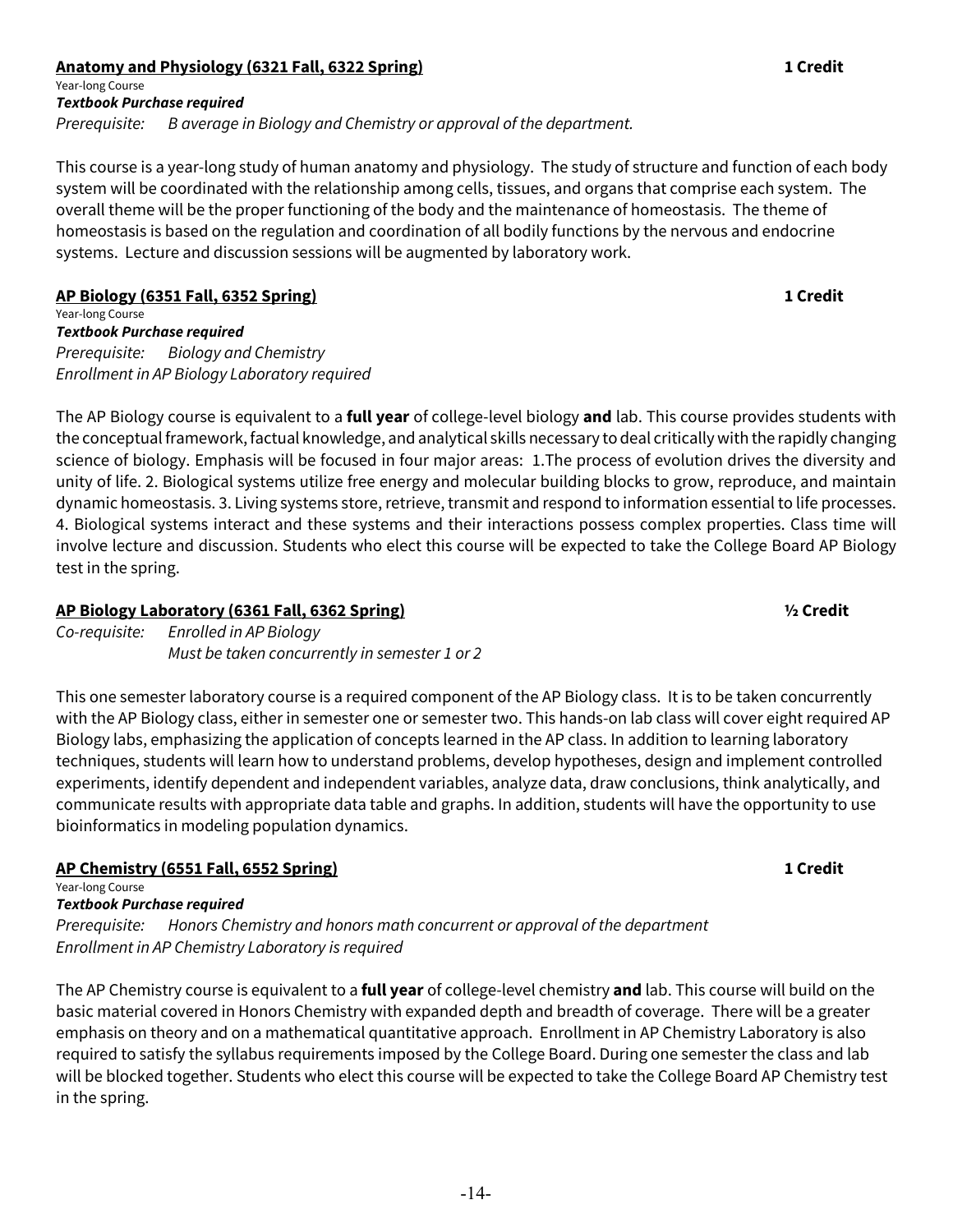## **AP Chemistry Laboratory (6561 Fall) ½ Credit**

*Co-requisite: Enrolled in AP Chemistry Must be taken concurrently in semester 1*

This hands-on laboratory course will cover the essential elements of the 22 recommended experiments in the AP Chemistry course description. In addition to learning laboratory techniques, students will practice the art of making careful observations and of recording accurately what they observe. They will develop and practice written communication skills to properly describe their work.

## **AP Environmental Science (6651 Fall, 6652 Spring) 1 Credit**

Year-long Course *Prerequisite: Biology and Chemistry*

The AP Environmental Science course is designed to be the equivalent of a **one-semester**, introductory college course in environmental science. The goal of the AP Environmental Science course is to provide students with the scientific principles, concepts, and methodologies required to understand the interrelationships of the natural world, to identify and analyze environmental problems both natural and human-made, to evaluate the relative risks associated with these problems, and to examine alternative solutions for resolving or preventing them. Students who elect this course will be expected to take the College Board AP Environmental Science test in the spring.

**Forensic Science (6021 Fall, 6022 Spring) ½ Credit Textbook Provided** *Prerequisite: Biology Juniors and seniors only*

Forensic science presents itself as a natural medium for students to practice the science of inquiry. It is a tool that uses the methods of science to help solve crimes, determine who committed them and how. It is also used to help with non-criminal activities such as structural failures, mass disasters, art forgeries, etc. Forensic science appeals to the detective in people. The first semester will include topics related to law and the courtroom and crime scene analysis, as well as, body, blood, and DNA evidence. The second semester will include topics related to forgery and fingerprints, hair, fiber, and glass evidence, arson, and anthropology. Students may elect the semester that aligns with interest or take both semesters. This course will be limited to one section per semester with a maximum enrollment of 24 students.

## **Advanced Chemistry: Applications & Implications (6252 Spring) ½ Credit**

*Prerequisite: Chemistry or Honors Chemistry*

The class will build on the basic chemistry to develop a deeper understanding of how chemistry plays a role in the world around us. Topics would include learning about food molecules and how chemical reactions can affect food texture and flavor. In addition, students would gain an understanding of chemistry in pharmaceutical and the cosmetic industry. Students will also look at environmental chemistry and be challenged to think about how they can be better stewards of the Earth that we have been given. This class will have a heavy lab and application component. This course will be limited to one section in the spring semester with a maximum enrollment of 24 students.

## **SOCIAL STUDIES DEPARTMENT**

*Requirements: Three credits are required for graduation, including Western Civilization (.5), Modern Western Civilization (.5), Economics (.5), American History (1), and Government (.5).*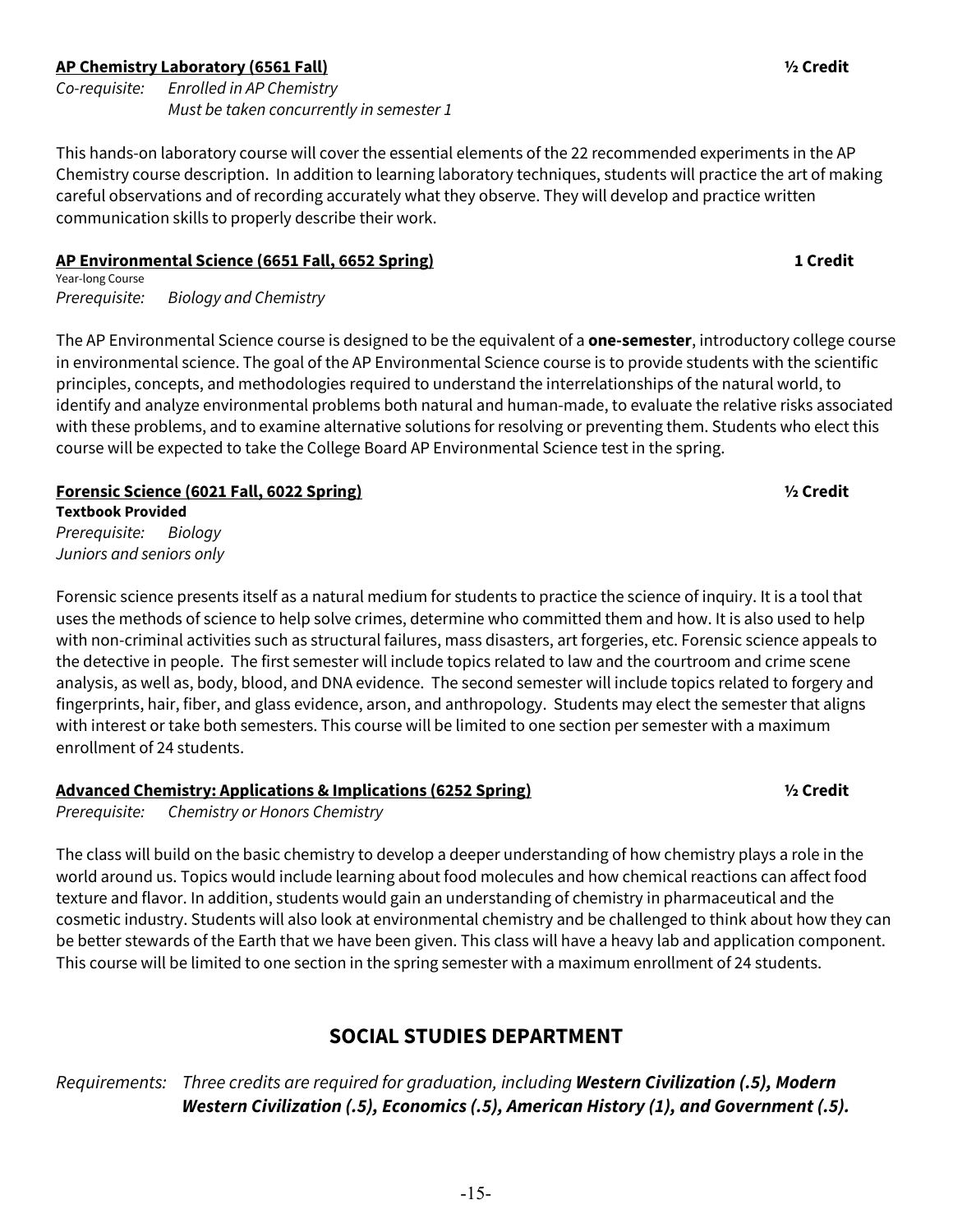The social studies department provides students with the opportunity to understand the development of Western Civilization as a culture based on our Christian heritage. We study America as being a result of that development. Students are able to learn about their place in the living history of the United States, establishing a foundation for their future ideas. The courses offered not only provide students with strong content-based knowledge, but also help them develop the ability to think critically about societal issues and learn how to address those issues based on their understanding of Christian social values. We focus on the place that each student occupies in the broad historical spectrum, emphasizing that "where I come from is what I am." Social studies educates students on citizenship, providing them with the knowledge, skills, and attitudes that will help them to become informed, competent, and responsible citizens who thoughtfully participate in their community while exhibiting moral and civic virtue.

The usual progression sequence through the social studies requirements is as follows:

| Grade 9                                    | Grade 10                                                            | Grade 11            | Grade 12            |
|--------------------------------------------|---------------------------------------------------------------------|---------------------|---------------------|
| <b>Western Civilization</b><br>(.5 credit) | Modern Western Civilization (.5<br>credit)<br>Economics (.5 credit) | American History    | American Government |
|                                            |                                                                     | AP American History |                     |

## **Western Civilization (7101 Fall, 7102 Spring) ½ Credit**

*Prerequisite: None Recommended for freshmen*

This course is a survey of the important trends, events, and individuals in the history of Western Civilization from the earliest civilizations through the Renaissance. Emphasis is placed on the birth and development of Christianity as the foundation of Western Civilization. The Bible is used as a primary source when studying certain ancient civilizations that contributed to the western world. The writings of the Church Fathers and later medieval scholastics are consulted to deepen understanding of the early Church and the moral and ethical guidelines she has provided for man to follow.

## **Modern Western Civilization (7201 Fall, 7202 Spring) ½ Credit**

*Prerequisite: None Recommended for sophomores*

This is a survey course of world history from the Industrial Revolution to the dissolution of the Soviet Empire. This course will examine the great evils of modern times: militarism, communism, fascism, and Nazism. It will explore the continuing dissolution of Western Civilization and the part played in the undermining of our culture by atheism and materialism. We integrate faith by teaching students the role the Church played in the creation of our current world, Catholic social teaching and the decisions made by world leaders, and the role the Church played in ending some of the worst regimes in history. Primary sources are used to deepen students understanding of the role played by the Church in establishing moral guidelines for the physical, spiritual, and moral welfare of humanity.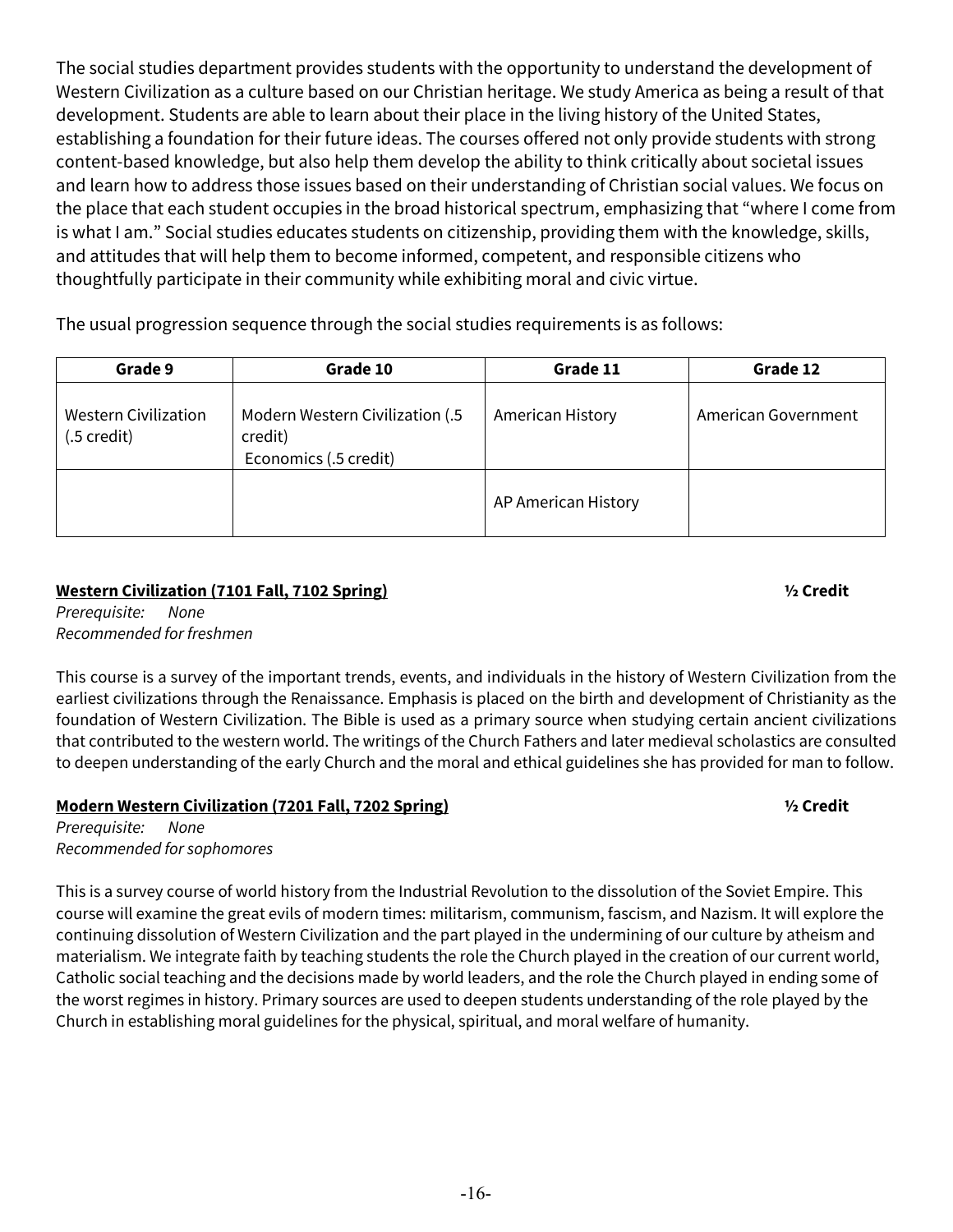## **Economics (7211 Fall, 7212 Spring) ½ Credit**

*Prerequisite: None Recommended for sophomores*

Economics examines the principles and problems of the free enterprise system. It gives students an understanding of the American (World) economy: what it is, how it developed, and how it works. Students study patterns of production, exchange, distribution, and consumption in the American (World) economy. They examine the price system, principles of money and banking, and theories and practices of credit and marketing. Other topics include industry and agriculture, big business and labor, foreign trade, investments, taxation, and other economic systems. We integrate faith by teaching students the morality of our own decisions, Catholic social teaching and its relationship to economic theory, and the importance of the vocation of business in helping others out of poverty.

## **American History (7301 Fall, 7302 Spring) 1 Credit**

Year-long Course *Prerequisite: None Recommended for juniors*

This course surveys the history of the United States from colonial times to the present. Emphasis will be placed on the development of America, the belief in God as the foundation of our country, and the extension of democracy to all Americans. In American History, faith is integrated by including scripture as it relates to the dignity of the human person as well as the Church's teaching on morality and social justice. Examples of Catholic leaders and how Christian leadership has helped to influence the nation are integrated throughout the course.

## **AP American History (7351 Fall, 7352 Spring) 1 Credit**

Year-long Course *Prerequisite: Permission of the department*

This course is a comprehensive evaluation of American History from colonial times to the present. Topics include those covered in the American History course but with a stronger emphasis placed on chronological connections and cause/effect relationships. This course will provide students with an in-depth understanding of the individuals and events that shaped our nation both before and after its founding, as well as how the US emerged as a world leader following World War II. While the course follows the Advanced Placement curriculum of the College Board, it is also guided by the principle that faith is built by understanding and studying the world God has made. Faith is integrated through emphasis of the role that Christian, and especially Catholic, leadership has played in shaping policy and its contributions to the varied social justice movements that have an important place in our history. Students are expected to take the national AP American History exam that will be offered in May.

## **American Government (7401 Fall, 7402 Spring) ½ Credit**

*Prerequisite: None* **Required** *Required senior year*

This course provides students an opportunity to understand the political system in the United States and their place in it. Through the use of Catholic social teachings the students will understand the major government issues that affect them as Christians and gives them the tools to defend their opinions and their faith in the public sphere as they prepare to go out into the world as Christian citizens of the United States.

## **Geography (7001 Fall, 7002 Spring) ½ Credit**

*Prerequisite: None Can only be elected once*

[The study of cultural geography offers students an opportunity to discern patterns of physical and cultural](https://y/)  [characteristics in a variety of world regions. Students will learn about the spatial distribution of people, places,](https://y/) 

-17-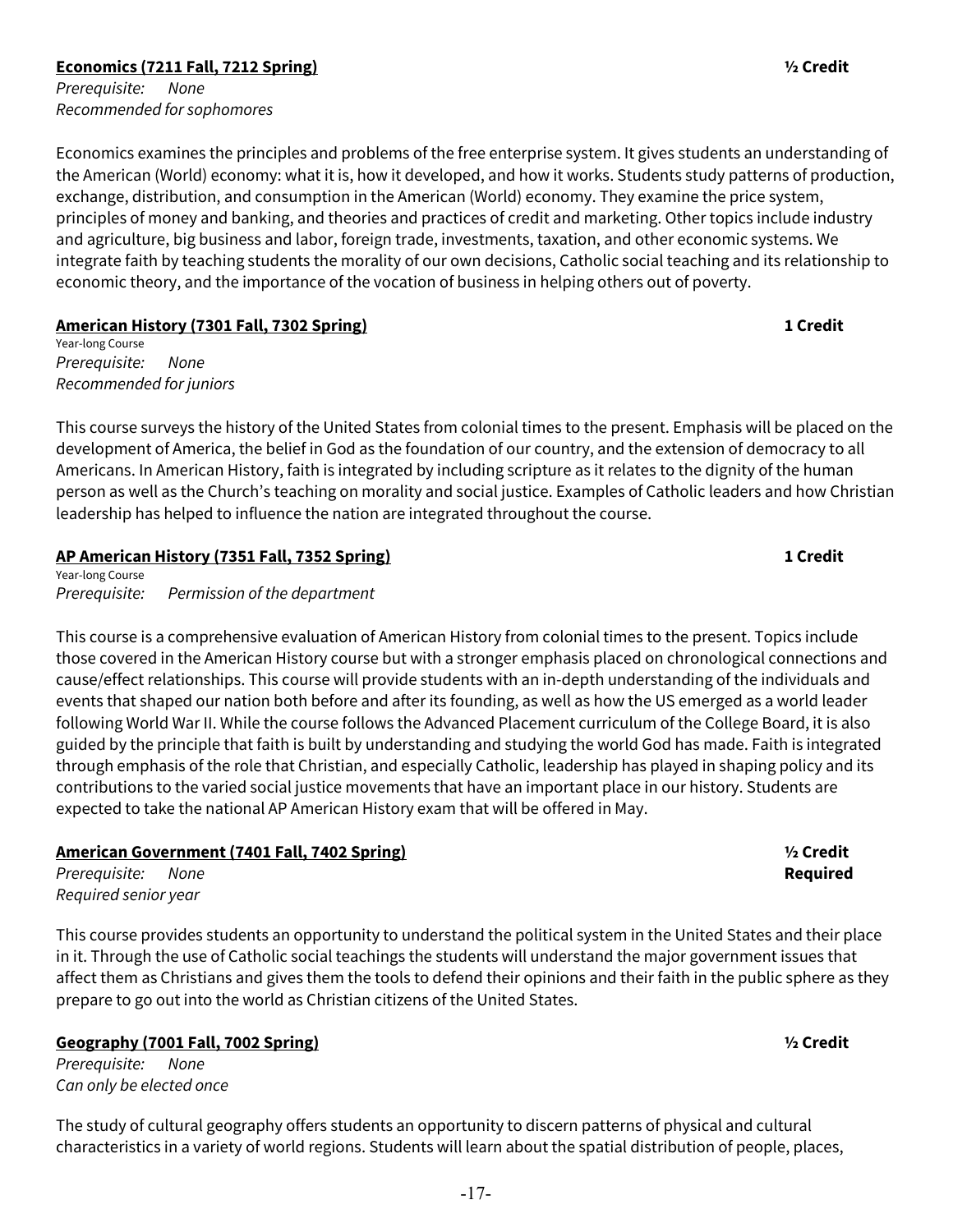[physical features, resources, and human activities. Students will examine the role religion plays in shaping cultures](https://y/)  [around the world and help to examine the role the Catholic Faith plays in shaping our own cultural](https://y/)  geography. Students will consider [questions asked by geographers as they study the world: What are the physical](https://y/)  [and human characteristics of places? Why are things located where they are? What is the significance of the location](https://y/)  [of things? What patterns are reflected in the groupings of things?](https://y/)

## **History Survey (7011 Fall, 7012 Spring) ½ Credit**

*Prerequisite: None Can only be elected once*

Looking for a fun elective that will challenge you and is different and unique? If yes, then Uncle Sam wants you! Military history also known as Historical Survey runs the gamut:

- We recreate the topography and layout of competing armies in the sand.
- We analyze the strengths and weaknesses of competing generals and their armies juxtaposed to the teachings of Sun Zu.
- We divide the class up into two competing camps and simulate battles outside or in the auxiliary gym using nerf swords and rhino balls.
- We practice route security and small unit tactics with an ambush team and several fire teams (weather permitting.)

Students will learn about military tactics and strategy from some of the greatest generals of all time.

## **Debate and Trial Simulation (7021 Fall, 7022 Spring) ½ Credit**

*Prerequisite: None Can only be elected once*

This course will teach the fundamental principles associated with debating and argumentation. Students will participate in a series of debates and mock trials. In this class, students will utilize Catholic social teaching and learn the tools necessary to defend their beliefs and opinions on these issues.

## **Law (7031 Fall, 7032 Spring) ½ Credit**

*Prerequisite: None Sophomores, juniors, or seniors Can only be elected once*

This course will explore the purpose of law based on the fundamental principles found within the United States Constitution, United States law, State laws, and the United States legal systems. In addition, this course goes a step further and focuses on the obligations of activism that we, as Christians, are called to. Focus of the course will be on both criminal law and civil law. Students will examine past cases as well as current issues related to the law and legal systems.

## **Psychology (7041 Fall, 7042 Spring) ½ Credit**

*Prerequisite: None Juniors and seniors Can only be elected once*

This course's core curriculum introduces the methods of inquiry and evaluation used by psychologists. The core contains information relating to issues that all individuals encounter, not only in themselves, but also in their relationships with friends and families; its study should lead to an appreciation of and tolerance for individual differences. All students will acquire insight into the complex determinants of behavior and prepare to be intelligent consumers of psychological services. While all approaches will be included in a general course survey, the course will primarily emphasize the interpersonal/social and personality/development approaches. Faith is integrated through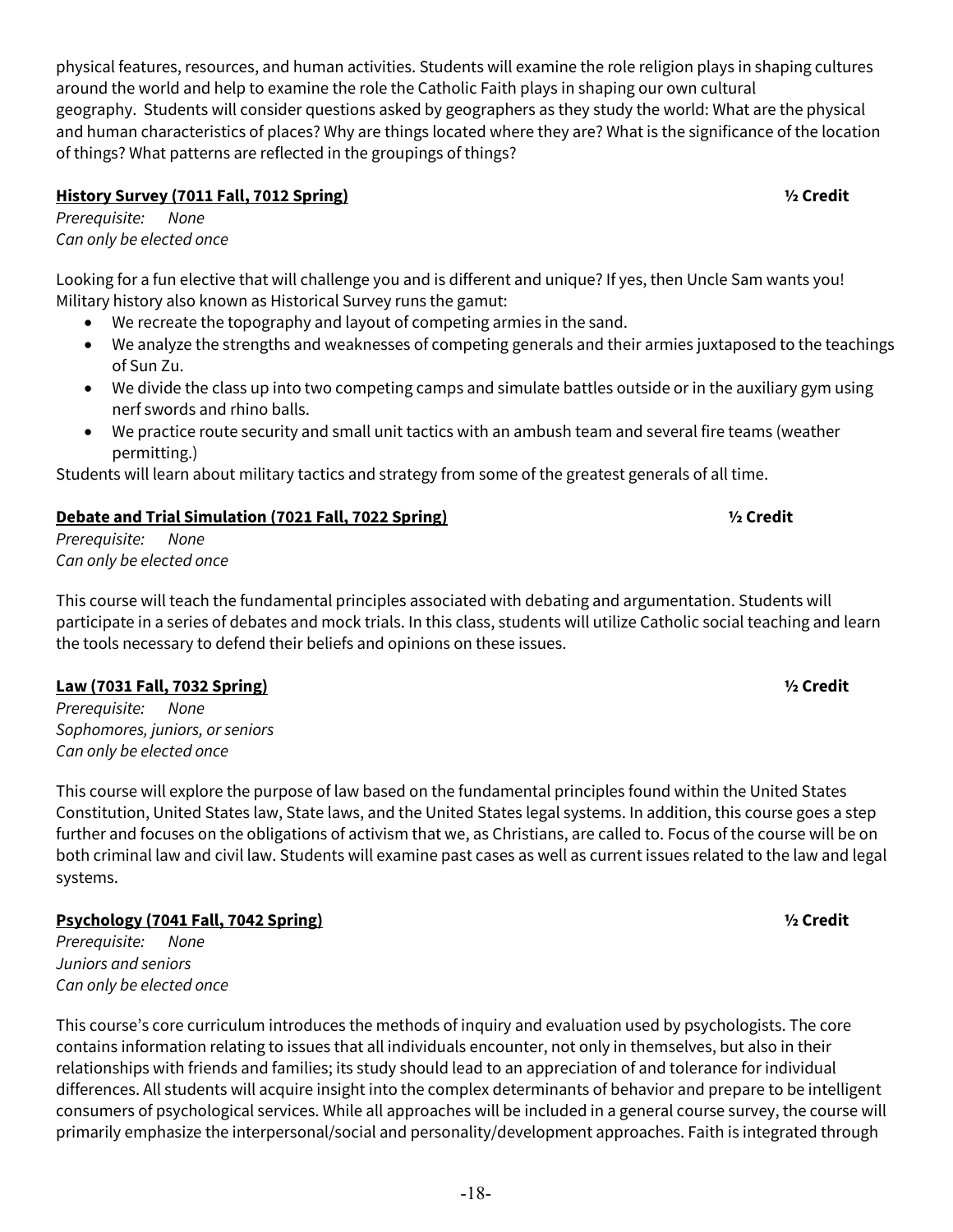the continued emphasis of the dignity of the human person, as well as the recognition that we, as God's creation, are continually being shaped by both Him and our environment.

## **AP Microeconomics (7361 Fall) ½ Credit**

*Prerequisite: Permission of the department Juniors and seniors*

AP Microeconomics is a course that provides an introduction to the principles of economics that apply to the functions of individual decision makers, both consumers and producers, within the economic system. Topics discussed and examined in-depth will reflect the material included in the AP Microeconomics Course Description from the College Board. The course provides particular emphasis on the function of consumers and producers within the economic system. The course also offers analysis of the markets in which consumers and producers interact, as well as non-market economics.

## **AP Macroeconomics (7362 Spring) ½ Credit**

*Prerequisite: Permission of the department Juniors and seniors* 

AP Macroeconomics is a course that provides an introduction to the principles of economics that apply to an economic system as a whole. Topics discussed and examined in-depth will reflect the material included in the AP Macroeconomics Course Description from the College Board. These include an analysis of national income and its components, economic indicators, inflation and unemployment, money and banking, stabilization policies, and the United States and world trade. The course emphasizes the study of national income, price determination, economic performance measures, economic growth, and international economics.

## **AP European History (7371 Fall, 7372 Spring) 1 Credit**

Year-Long Course *Prerequisite: None Seniors (juniors with instructor permission)*

The purpose of this course is to give interested students the opportunity to study in depth some of the most significant developments and ideas in European history. Emphasis is given to questions in intellectual-cultural and social-economic history as well as the traditional political-diplomatic subjects. The course focuses primarily on the period from the Renaissance to the present (approx. 1450-1990). Students who elect this course will be expected to take the College Board AP European History test in the spring.

## **WORLD LANGUAGES DEPARTMENT**

## *Requirements: Two consecutive years of study in the same language are required for graduation.*

Language is essential to existence. All cultures use language to communicate ideas, solve problems, and develop a sense of community and world view. The ability to understand and use other languages, beyond one's native language, enables a student to experience the richness of human existence and to better function in a global society.

The World Languages Department at FGR seeks to:

• Teach communicative competency in Spanish, French, and Latin. Since learning a language is a dynamic and interactive process, the department emphasizes oral proficiency in the vast majority of its courses, working toward the American Council on the Teaching of Foreign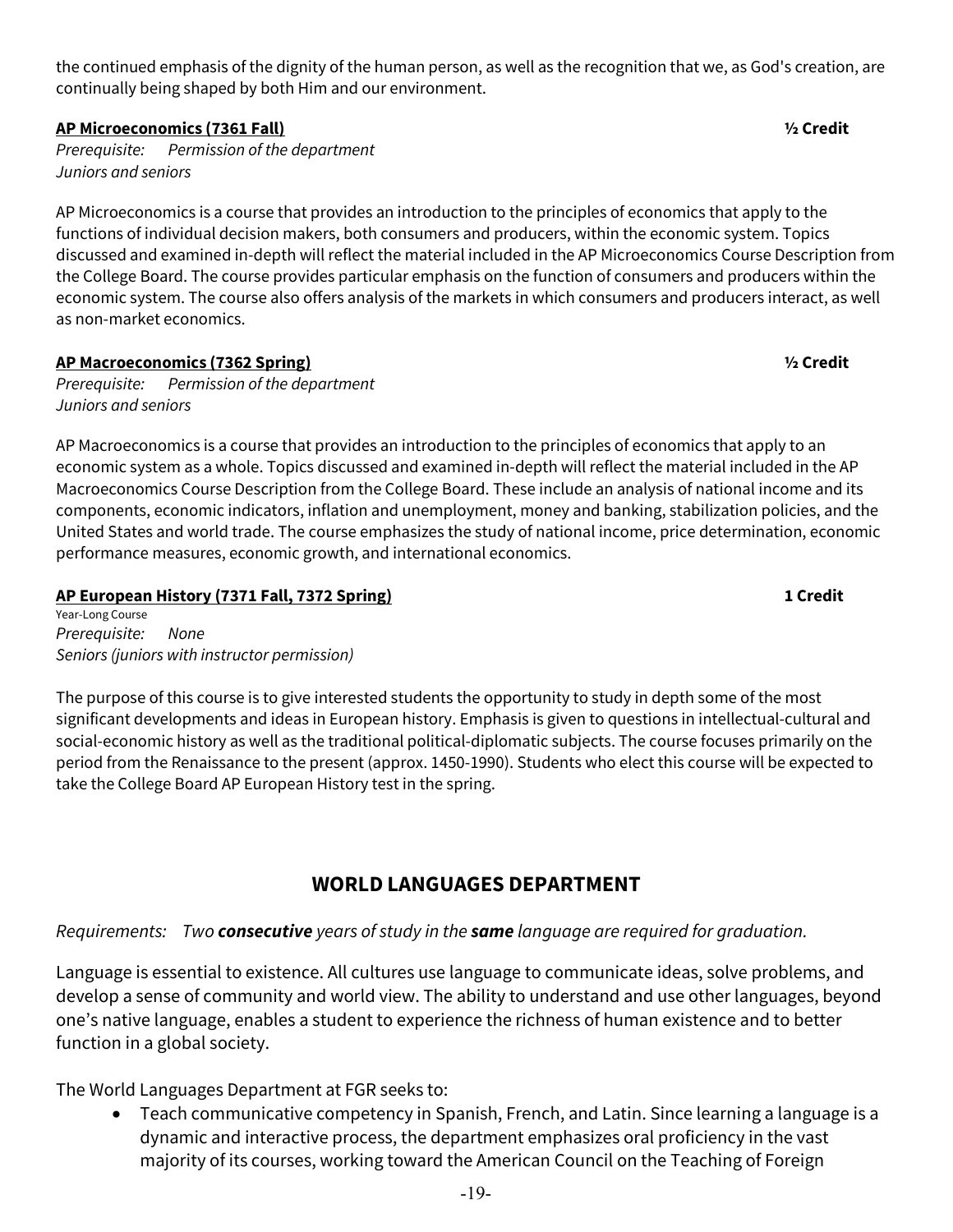Languages recommendation of 90% of instruction in the target language.

- Encourage reading and writing skills, focusing on accurate grammar, syntax, and structure.
- Support developing language proficiency by sponsoring travel/mission programs to countries in which one of the department's languages is spoken.
- Introduce students to the peoples, culture, artistic, and literary expressions of other countries. Basic texts are supplemented by authentic audiovisual sources and printed media.

The department integrates faith when learning about praying and giving intentions, saints from respective countries, cultural traditions, celebrations of holidays, and visits to religious sites abroad. World language classes integrate Catholic social teachings and Cardinal virtues into numerous lessons such as studying the environment or moral challenges in society.

The department reviews all student course selection and placement and may recommend or require a different class selection based on student ability and performance.

Since languages are taught as a continuous **whole year** experience, students are not permitted to drop a full-year course at the semester.

**French I (4101 Fall, 4102 Spring) 1 Credit Spanish I (4121 Fall, 4122 Spring) 1 Credit** Year-long Course *Prerequisite: None*

This course provides an introduction to the second language and its associated cultures. Emphasis is on building the five language skills of listening, speaking, reading, writing and culture. A variety of methods and materials such as audio recordings of native speakers, videos, games, and songs are used to introduce students to basic vocabulary and language structures. The second language is used as much as possible in simple conversation and in classroom directions to encourage oral proficiency.

**French II (4201 Fall, 4202 Spring) 1 Credit Spanish II (4221 Fall, 4222 Spring) 1 Credit** Year-long Course *Prerequisite: Successful completion of Level I*

Second-level language courses continue to develop the five language skills of listening, speaking, reading, writing and culture with more emphasis on proficiency. Work will include mastering new grammatical structures and adding new vocabulary with the aim of developing greater fluency and a higher level of proficiency in all skills. Students should be able to carry on simple conversations, follow and respond to classroom directions, and produce longer written pieces. This level continues to develop the cultural understanding of the various peoples and countries that speak these languages.

| French III (4301 Fall, 4302 Spring)<br>Spanish III (4321 Fall, 4322 Spring) |                                                                          | 1 Credit |  |
|-----------------------------------------------------------------------------|--------------------------------------------------------------------------|----------|--|
|                                                                             |                                                                          | 1 Credit |  |
| Year-long Course                                                            |                                                                          |          |  |
| Prerequisite:                                                               | Permission of instructor and a C or better in the previous level course. |          |  |

The emphasis in Level III is on oral and written proficiency at an intermediate level, while mastering more complex grammatical structures. By the end of this course the students will be familiar with the major language structures and have sufficient vocabulary to carry on an extended conversation in the second language. Students should also have developed sufficient writing skills to be able to write a personal essay, letter, simple story, or narrative. Students will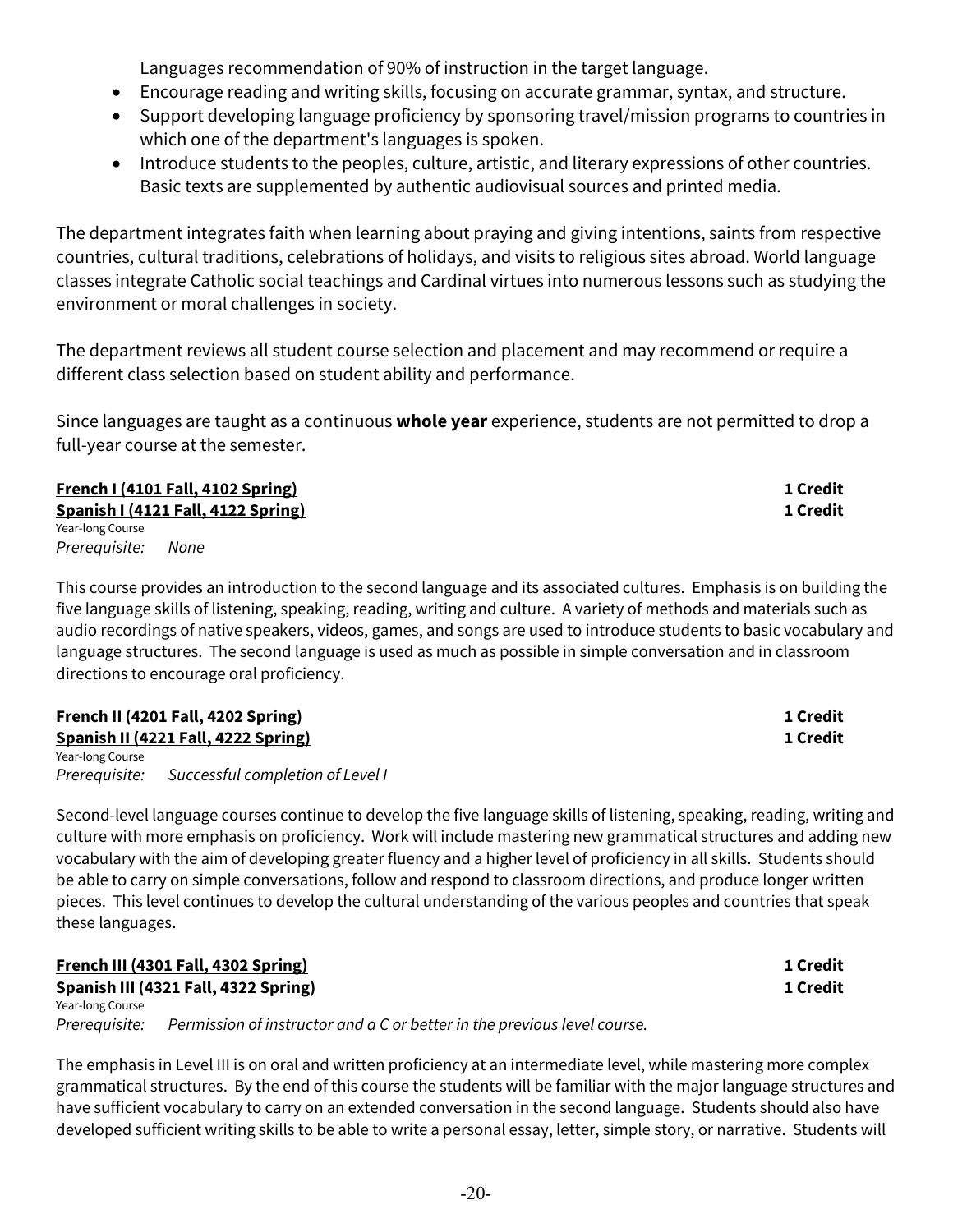study and read about the culture in the second language and read longer selections of material taken from authentic sources such as newspapers and literature.

## **Spanish IV (4421 Fall, 4422 Spring) 1 Credit French IV (4401 Fall, 4402 Spring)** 1 **Credit**

Year-long Course

*Prerequisite: Permission of instructor and a C or better in the previous level course.*

This course reviews all the previously-learned vocabulary and structures while developing new vocabulary and demanding a more sophisticated and refined use of vocabulary and structures in speaking, reading, and writing. Students will continue to build and refine all four language skills of listening, speaking, reading, and writing. They will continue cultural studies in the second language and read more complex literary pieces as well as narratives, newspapers, advertisements, and other media. Sufficient emphasis will be placed on vocabulary, grammar, and structure to assist students in preparing to take college-level language placement exams or the SAT II subject exams. Classes are conducted predominately in the second language.

### **AP Spanish (4571 Fall, 4572 Spring) 1 Credit** Year-long Course

*Prerequisite: Permission of instructor and a C or better in the previous level course.* 

This course is designed to prepare the student for the Advanced Placement Language Examination given each May. Students will work through selected AP materials and practice exams to familiarize themselves with the format and content. This course is conducted almost exclusively in the second language. Arrangements to take this course must be made in advance with the teacher.

## **Latin I (4141 Fall, 4142 Spring) 1 Credit**

Year-long Course *Prerequisite: None*

By daily habituation of endings and vocabulary, Latin I students become familiar with the grammatical structure of this ancient language. Gaining knowledge of the culture and history of the Romans supplements and serves the learning of forms. The primary foci of the course are to know the parts of speech, analyze the use of words in Latin and English sentences, and gain a working knowledge of all declensions and conjugations. This builds the groundwork for reading original classical texts in subsequent years. Latin is used in prayer, classroom directions, and the reading of mythological stories to encourage oral proficiency.

## **Latin II (4241 Fall, 4242 Spring) 1 Credit**

Year-long Course *Prerequisite: Latin I*

After a comprehensive review of forms and constructions, Latin II students will enter the world of Imperial Rome. Translation no longer means finding equivalent words, but rather reading abridged texts and attempting to transpose the words of authentic authors into fluent and compelling English. A grasp of imperial culture, characters and events surrounding Augustan society is a necessary aspect of this course. Latin is used in prayer, classroom directions, and the reading of mythological stories to encourage oral proficiency.

## **Latin III (4341 Fall, 4342 Spring) 1 Credit**

Year-long Course *Pre-Requisite: Latin I & II*

Latin III students shift their gazes into the world of rhetoric via the great Orations against *Catiline* by Marcus Tullius Cicero and his philosophical musings in *De Amicitia*. Grammatical learning progresses into difficult (and fascinating!) clauses, verbal constructions, and obscure uses of the ablative and dative. While translating Cicero's masterpiece, the students will consider the power of words by understanding rhetorical devices and the historical context of the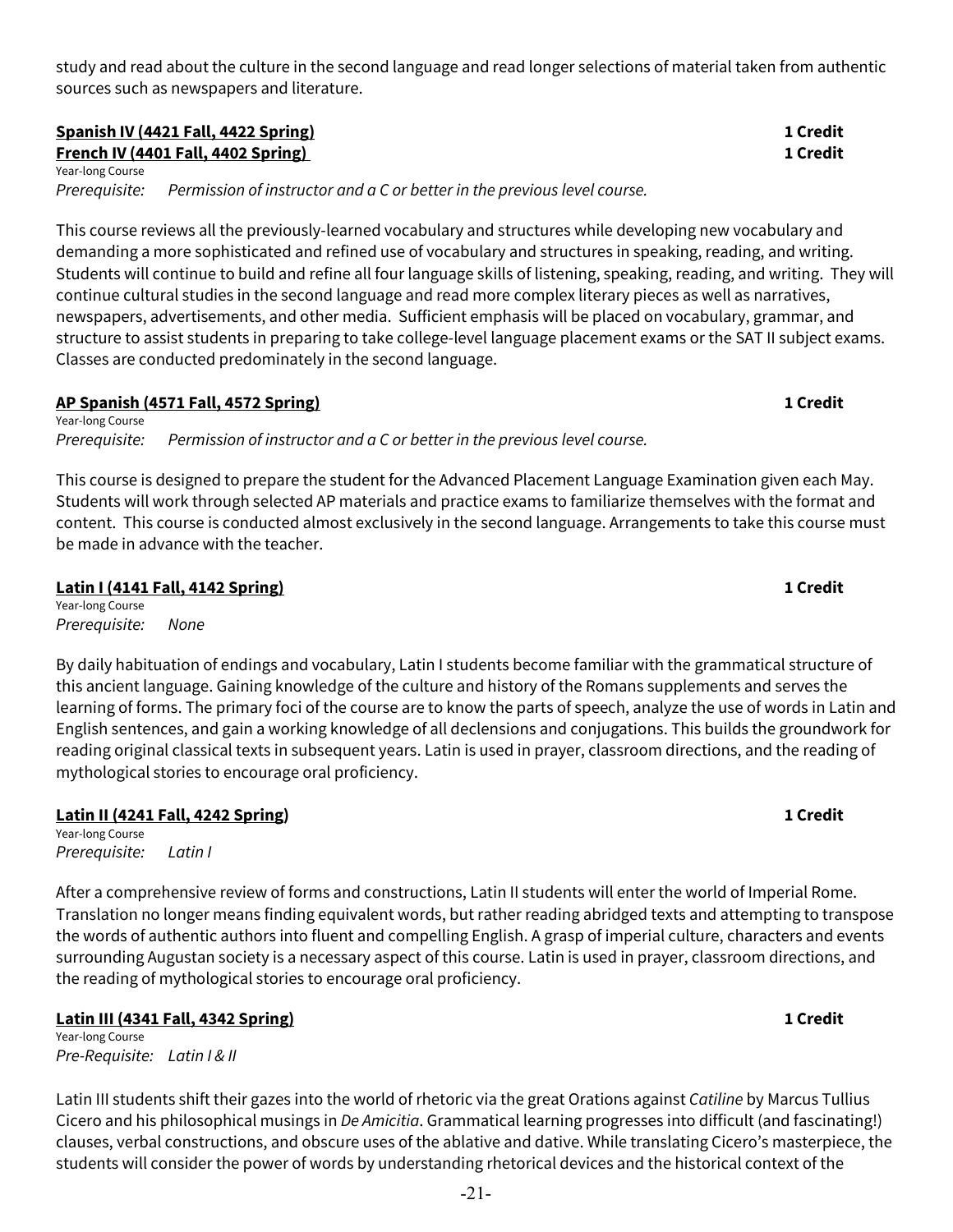orations. To this end, students will study Latin poetry by Horace and Catullus as well, so that at the end of the year, they are able to translate Latin odes into English verse. Although there is not an immersive aspect to this course, prayer, directions, and basic composition will occur in Latin.

## **Latin IV (4441 Fall, 4442 Spring) 1 Credit**

Year-long Course *Pre-Requisite: Latin I-III*

The poetry that students tasted in Latin III will become the main course in Latin IV. By reading the exquisite Aeneid by the epic poet Virgil, the moral and aesthetic principles of Rome will be experienced first-hand. Students are expected to come in with a mastery of endings, case-uses and constructions so that the class can focus on learning meter and untangling the verses of Virgil to experience this poem as one would in a literature class. Students will study Latin poetry by Horace and Catullus as well, so that they are able to translate Latin odes into English verse. By the end of four years, students will know many parts of the Latin Mass, prayers, basic conversational Latin, and be able to consider seriously the meaning of certain grammatical constructions in essay form.

## **FINE ARTS DEPARTMENT**

*Requirements: A minimum of one credit in Fine Arts is required for graduation.*

The fine arts department offers courses that promote individual expression through visual, dramatic and instrumental arts. The arts foster creativity in the individual expanding cognitive skills that leads to improved academic performance. Students electing fine arts courses have the opportunity to develop lifelong communication skills while developing an appreciation of talent and culture. In our Catholic setting, the arts create a complete student, giving an expressive voice to the individual in the service of God. In all art classes students will learn about famous religious art throughout history.

## **Course Titles for the Visual Arts Division**

## **Art I - Basic Foundation (1101 Fall, 1102 Spring) ½ Credit**

*Prerequisite: None* 

This is an introductory course open to all students. Prior art experience is not necessary. Students will explore the elements and principles of design, develop observation and technical skills, experiment with different design methods and create two-dimensional artwork.

## **Art 2D - Two-Dimensional Design (1111 Fall, 1112 Spring) ½**

## **Credit**

*Prerequisite: Art I*

This course is designed to encourage students to further develop their talents and abilities studied in Art I. Students will continue to build upon their skills, knowledge, and methods of drawing and painting applications to create twodimensional artwork.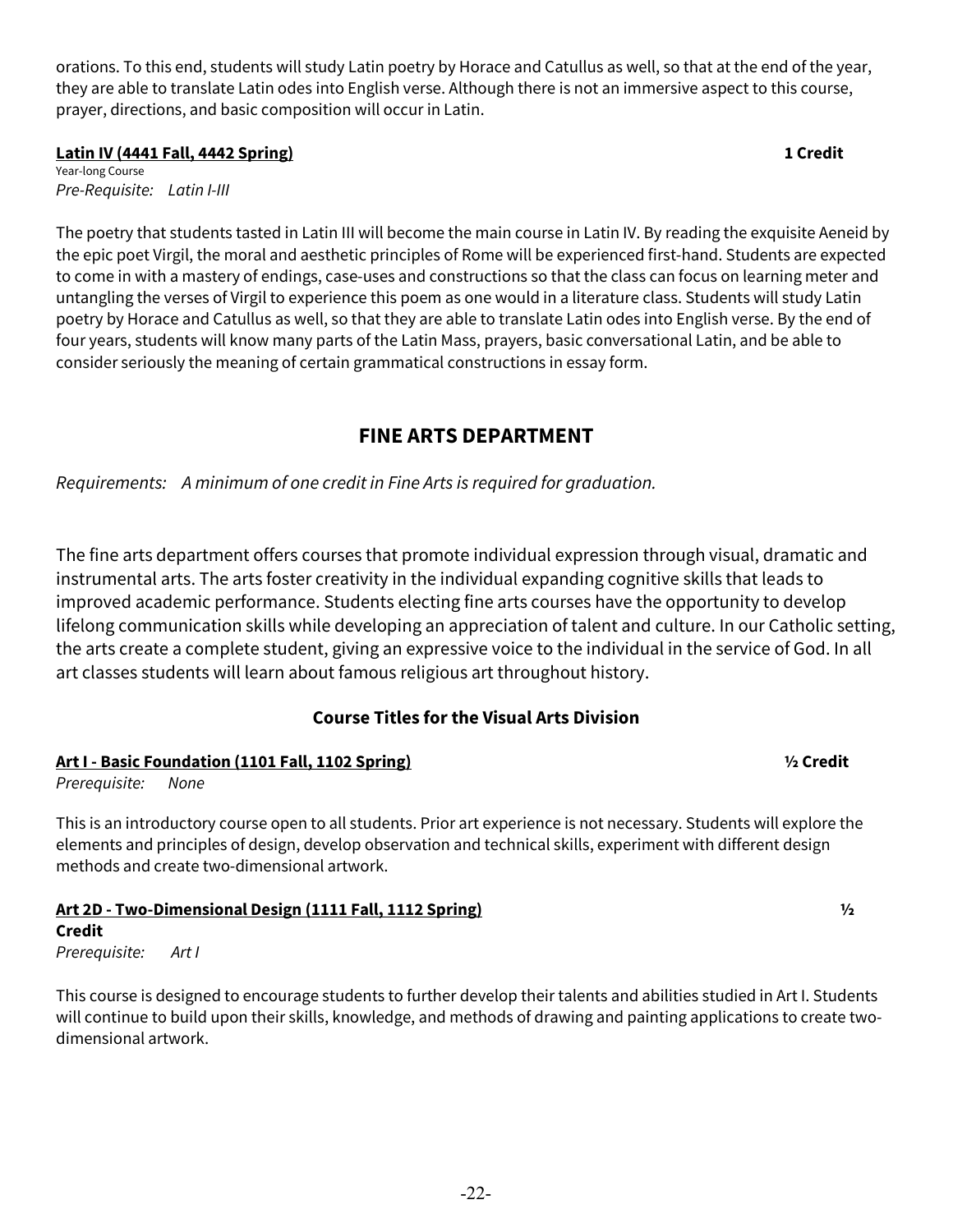## **Advanced 2D (1121 Fall, 1122 Spring): ½ Credit**

*Prerequisite: Art I and permission of the instructor*

In this course students will build on skills developed in Art 1, Studio, Art 2D, to develop their own artistic style and to solve 2D design problems through creative thinking and studio exploration.

## **Advanced Art 3D – Three Dimensional Design (1131 Fall, 1132 Spring) ½ Credit**

*Prerequisite: Art I and permission of the instructor*

This course offers in-depth application and exploration of three dimensional design. Various techniques and applications will be further developed and refined to create advanced artwork.

## **Advanced Studio Art (1141 Fall, 1142 Spring) ½ Credit**

*Prerequisite: Art I and permission of the instructor*

This class is designed for advanced students who want to continue their study of a specific art discipline. Students will refine and master techniques and continue in-depth exploration of a chosen medium or area of interest. This course is encouraged for students who plan to take Advanced Placement Studio Art to develop their individual portfolio.

## **Advanced Placement Art- Drawing, 2D Art & Design (1191 Fall, 1192 Spring) 1 Credit**

Year-long Course *Prerequisite: Art I and permission of the instructor* 

AP Art is intended for the serious art student planning to continue in the field of art. Emphasis is placed on portfolio development regarding breadth, depth and concentration of talents. Students will apply mastery of technique, craftsmanship and criticism skills in preparation of the portfolio to be submitted to colleges. Students will have the option to focus on either of the two different AP art portfolio types: Drawing or 2D Art and Design.

## **Glass (1001 Fall) ½ Credit**

*Prerequisite: Art I Class size is limited to 15 students. Seniors only*

This course builds on the knowledge studied in Art I to create original glass designs. Students will learn the technical, manual, and aesthetics of glass and explore various historical and contemporary glass artists. Projects include leaded stained glass, and mosaic artworks.

## **Introduction to Ceramics (1162 Spring) ½ Credit**

*Prerequisite: Art I Class size is limited to 15 students. Seniors only*

This is a beginning ceramics-pottery class for individual students who are interested in acquiring knowledge and skills in clay. Students will be introduced to all basic aspects of sculptural and functional pottery. A series of projects ranges from basic pinch-pots to coil pots and slab objects.

## **Metalsmithing (1062 Spring) ½ Credit**

*Prerequisite: Art I Class size is limited to 15 students. Seniors only*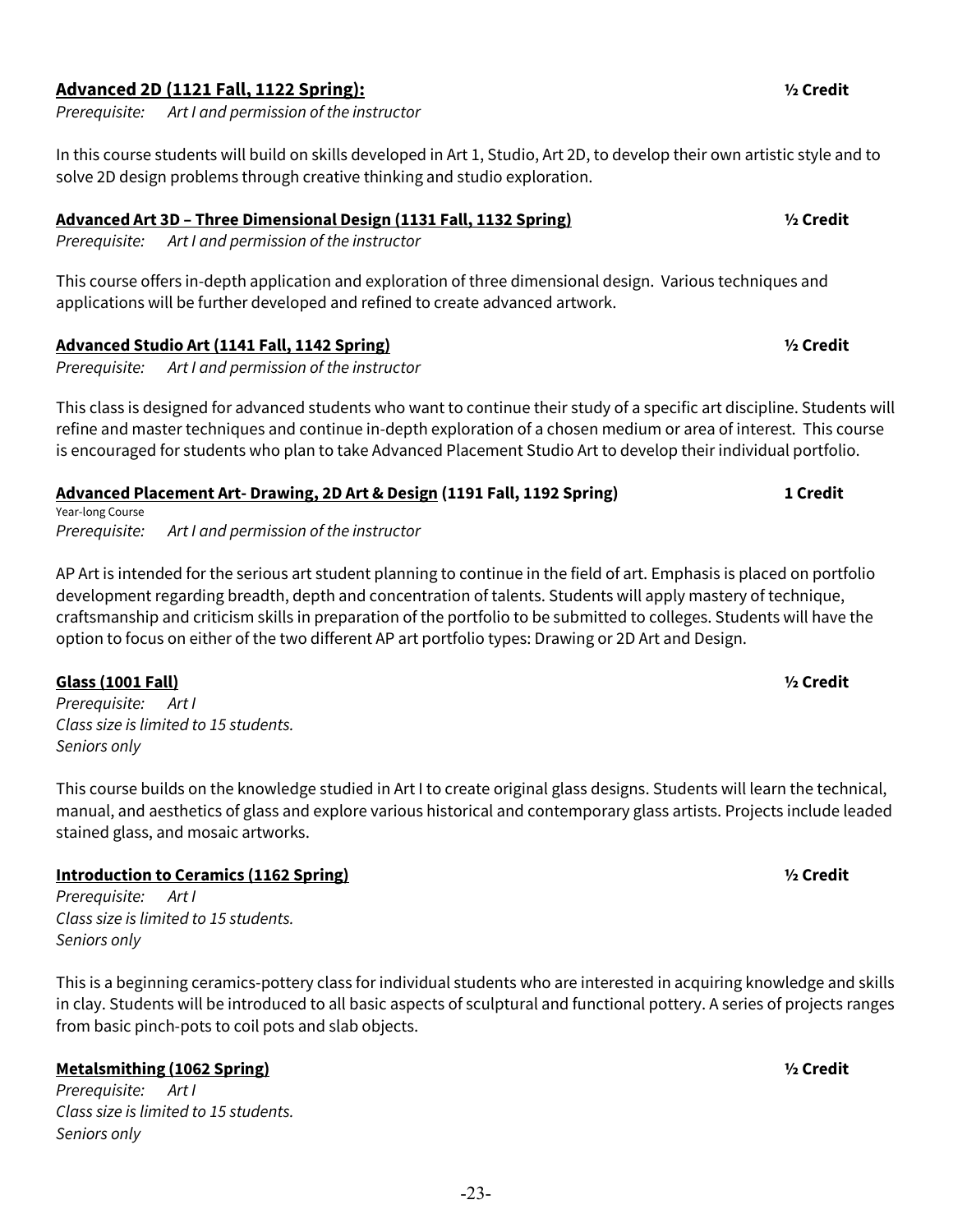This course builds on knowledge studied in Art 1 to create original metal sculptures and/or jewelry. Students will learn technical, manual, and aesthetics of metalsmithing and explore various historical and contemporary metal artists.

## **Course Titles for the Dramatic and Instrumental Arts Divisions**

## **Choir (1201 Fall, 1202 Spring) ½ Credit**

*Prerequisite: None Can be elected more than once*

Like singing and making music? Choir is a performance ensemble that aims to utilize the gifts of voice. Focusing on 3 part harmony, choir performs a wide repertoire of music, choir teaches you to sing with proper techniques, the joys of sight sighting, and most importantly how to work collaboratively in a large group setting. Choir is open to all students no matter their skill or experience level. The choir will prepare and perform for a variety of different school events.

## **Madrigals (1211 Fall, 1212 Spring) 1 Credit**

Year-long Course *Prerequisite: Audition and special permission only (One semester of choir suggested but not required) Sophomores, juniors, and seniors Can be elected more than once*

Madrigals is an audition only, acapella choir. Auditions are held in early March for upcoming sophomores, juniors, and seniors. Students will prepare a wide variety of repertoire, reach an advanced level of technical prowess, and learn to lead and work cooperatively in a small ensemble setting. Madrigals act as an outreach group for the school, going to perform at a variety of venues to use the gifts of music to meet the needs of the community. The Madrigals will perform on a regular basis at school Masses, concerts, and wherever else the school community calls us.

## **Concert Band (1231 Fall, 1232 Spring) 1 Credit**

Year-long Course *Can be elected more than once*

Students in concert band will rehearse and perform music of various styles and difficulty levels. The daily objective of the course is to foster and promote musical growth through the playing of an instrument by the student. As a member of the concert band, each student should know that group effort and cooperation are necessary for a successful program. Each student is expected to show technical and musical growth throughout the course. This class will also provide performance opportunities for the student.

## **Music Appreciation (1022 Spring) ½ Credit**

*Prerequisite: None*

This course will explore the many facets of music in the early 20th century. It is a general introductory course designed to enhance listening enjoyment and ability with an emphasis on the elements of music, the characteristic styles, and the lives and works of key composers. Students will have various opportunities to interpret, explore, and listen to assorted musical genres for vocal/instrumental solos and ensembles. These kinds of music will include, but not be limited to popular music (pop, rock, jazz, rap, country and musical theatre) and classical music (symphonies, oratorios, and music for opera and ballet). In this class, faith is integrated when students learn about the edifying effects of music and the ways in which music influences their own lives.

## **Music Theory (1241 Fall) ½ Credit**

*Prerequisite: None* 

This introductory level course introduces the student to musicianship, theory, musical materials, and procedures. It integrates aspects of melody, harmony, texture, rhythm, form, musical analysis, elementary composition, and, to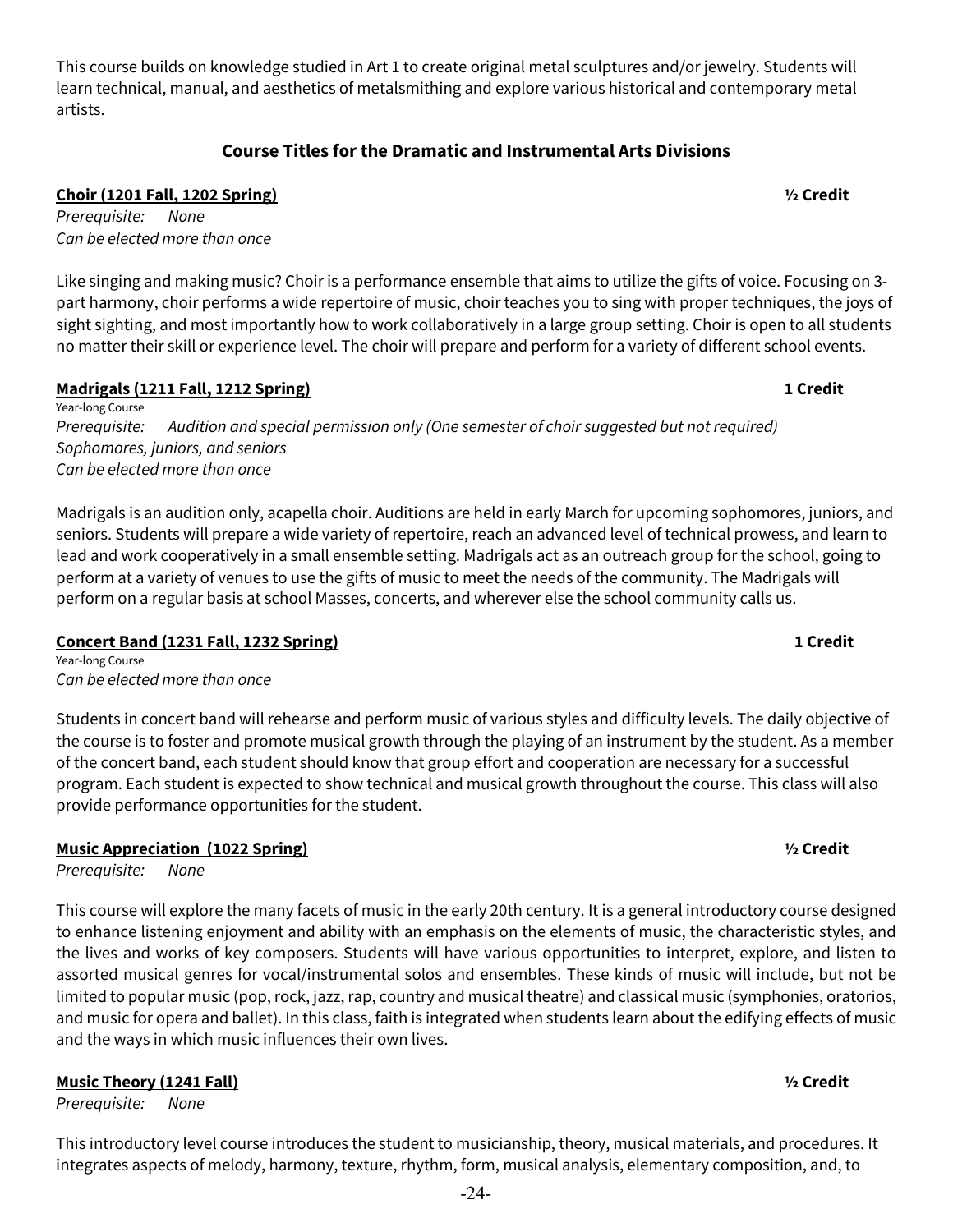some extent, history and style. Musicianship skills to be covered are note, interval, and chord identification, composition, form and analysis, dictation and other listening skills, sight singing, and keyboard harmony. Simply put, this is a crash course into understanding how to read, listen to, and write music effectively.

## **Drama I (Fall 1301, Spring 1302) ½ Credit**

*Prerequisite: None*

Do you want to learn how to present yourself with poise and confidence in an audition? For a job interview? Or an oral report? This class is designed to use drama games, exercises, and scene work to cultivate skills that can be used for success in multiple areas of life, as well as providing the building blocks to becoming a better actor. We play; we laugh; we learn. Drama I also features a brief foray into the world of design and technical theatre.

## **Drama II (1301 Fall, Spring 1312) ½ Credit**

*Prerequisite: Drama I or permission of the instructor Can be elected more than once*

Drama II is an acting class giving students the skills to effectively perform in different theatrical styles. Each student will receive individual coaching and feedback. We work with Ancient Greek tragedy, Shakespearean comedy and tragedy, and finish the semester by mounting a low-tech production of a modern play.

## **PHYSICAL EDUCATION DEPARTMENT**

## *Requirements:*

- One credit of physical education is required for graduation.
- **All students are required to take Conditioning/Wellness I for ½ credit**
- Participation in a sport for a FULL season can waive  $\frac{1}{2}$  of the physical education requirement.
- For those who do not participate in a sport, Sports & Recreation or Conditioning/Wellness II can be elected to meet the additional ½ credit.
- Sports & Recreation can only be elected once in the fall and once in spring throughout four years at FGR.

## **Conditioning I (8101 Fall 8102 Spring) ½ Credit**

*Prerequisite: None Required for freshmen*

*This course is required for graduation. This is mandatory for all freshmen and first year transfer students. May NOT be elected more than once.*

Conditioning and Strength Training is a fitness-based class designed to increase the knowledge and skills needed to meet personal fitness goals. Students will become more knowledgeable about health-related topics in order to assess and improve their own personal health and fitness. They will analyze their eating habits, behaviors and their daily physical activity. The course objective is to increase awareness of personal wellness factors so that students will obtain their fitness goals.

## **Conditioning II (8201 Fall, 8212 Spring**) **½ Credit**

*Prerequisite: Conditioning I May be elected more than once*

This course is designed for the advanced level weight training student who has acquired a basic understanding of weight lifting techniques. The students will learn the advanced principles necessary to improve on overall strength,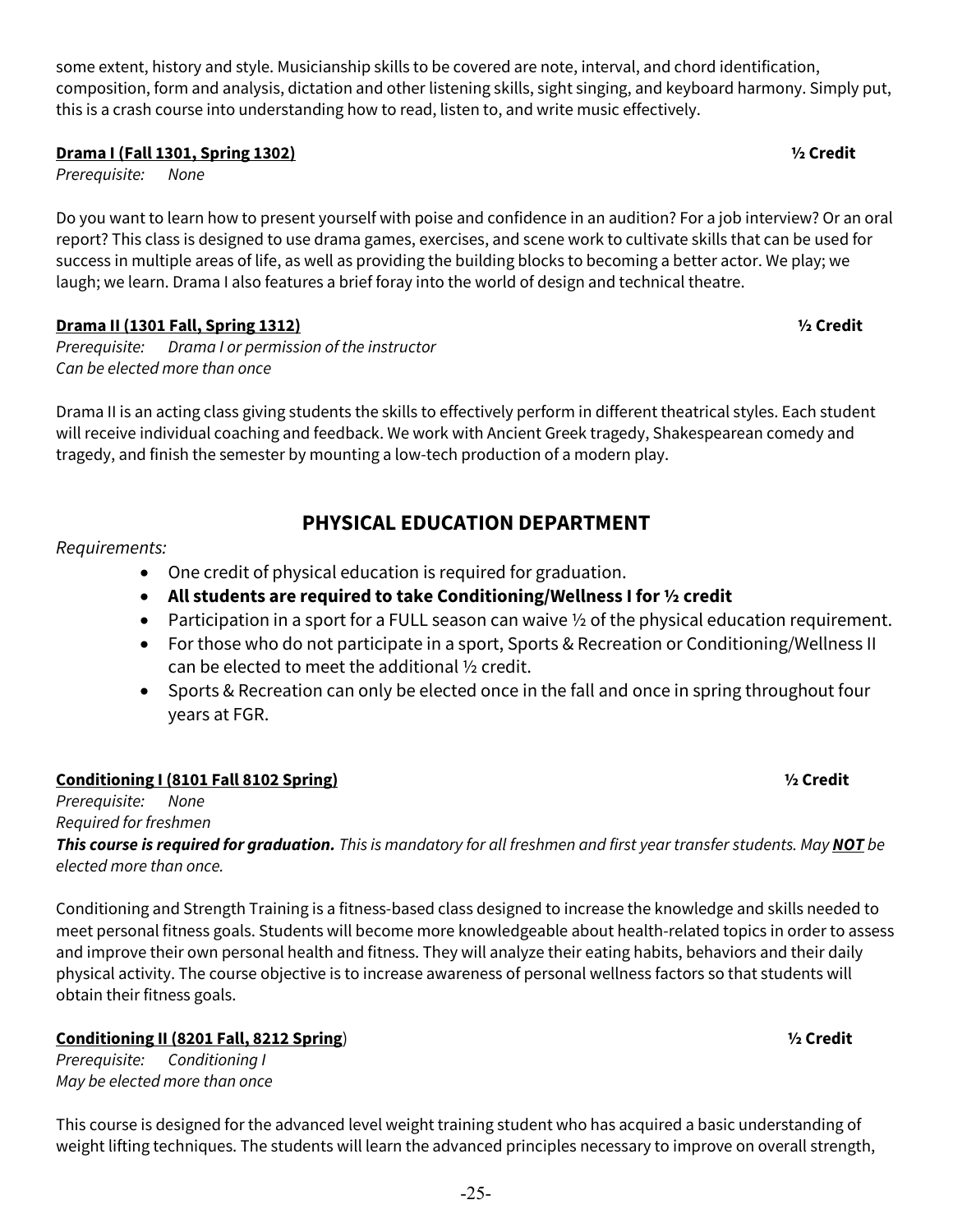coordination, muscle endurance, speed, agility, flexibility, and mobility. The main focus of this course will be to teach the students how to achieve superior lifelong fitness levels beyond their secondary education. Students will design their own individual training program based on established goals. The students will be assessed bi-monthly during the period of the course. These assessments will range from various strength movements with weights, coordination tasks, muscle endurance assessments, speed and agility testing, flexibility and mobility testing.

## **Sports Conditioning (8221 Fall, 8222 Spring) ½ Credit**

*Sophomores, juniors, and seniors Prerequisite: Intro to Conditioning and approval from Instructor May be elected more than once*

This class is intended for athletes who want to increase their conditioning levels and build strength along with flexibility and agility. This class is built upon the knowledge and skills mastered in Introduction to Conditioning. Students will have an opportunity to build on that knowledge and personalize their workouts, while enhancing their knowledge of fitness-related topics. The goal is for students to increase their understanding of wellness factors and skills in order to maximize their personalized health and fitness program.

## **Advanced Conditioning (8231 Fall, 8232 Spring) ½ Credit**

*Sophomores, juniors, and seniors Prerequisite: Intro to Conditioning and approval from Instructor May be elected more than once*

This course is designed for the advanced-level weight training student who has acquired a basic understanding of weight lifting techniques. The students will learn the advanced principles necessary to improve on overall strength, coordination, muscle endurance, speed, agility, flexibility and mobility. The main focus of this course will be to teach the students how to achieve superior lifelong fitness levels beyond their secondary education. Students will design their own individual training program based on established goals. The students will be assessed bi-monthly during the period of the course. These assessments will range from various strength movements with weights, coordination tasks, muscle endurance assessments, speed and agility testing, flexibility and mobility testing.

## **Sports & Recreation I (8111 Fall, 8122 Spring) ½ Credit**

*Prerequisite: None Recommended for all grade levels Cannot be elected more than twice*

Sports & Recreation class is designed to increase knowledge and skills of various individual and team sports. It will provide students with knowledge-based information on specific sports along with skill development and enhancement activities. Students will have the opportunities to enhance team-building skills along with creativity and personal growth.

## **Personal Health (8211 Fall, 8202 Spring) ½ Credit**

*Prerequisite: Intro to Conditioning, Recommended for sophomores, juniors, & seniors Can only be elected once*

Personal Health is a comprehensive course which begins with health assessments and understanding the Health Literacy Model, then focuses on personal decision making and lifestyle management as they relate to the following contemporary health issues: interpersonal relationships, emotional health, stress and coping, conflict resolution, death and dying, substance use and abuse. In addition we learn about adolescent/adult growth and development: reproduction, natural family planning, abstinence, and sexually transmitted diseases.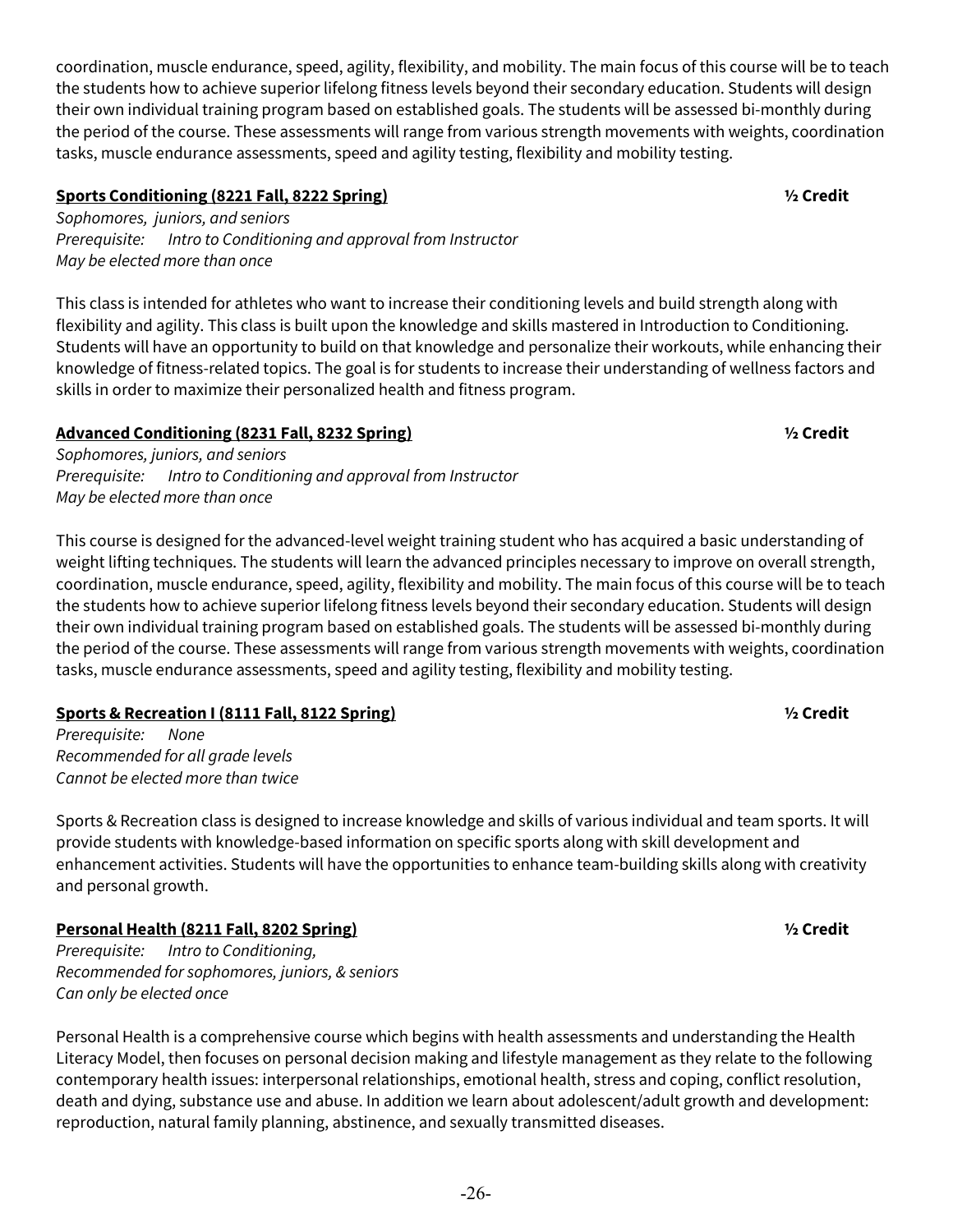# -27-

## **BUSINESS AND COMPUTER SCIENCE DEPARTMENT**

Students learn to use the computer as a tool. Students will use word processing, spreadsheet, painting and drawing, and communications applications. The department expands the program with a practical desktop publications course. Courses also examine how to be responsible Christians in a digital world. We learn to apply virtues when creating websites, when we learn HTML coding, as well as graphic design and storytelling.

## **Applied Computer Technology (3311 Fall or 3312 Spring) ½ Credit**

*Prerequisite: None*

This course focuses on the practical aspects of computer technology. Students will explore the modern computer increasing skills in communication, collaboration, problem solving, decision making, and personal productivity. These skills will be achieved through topics such as word processing, electronic spreadsheet, and presentation software, as well as ethical issues relating to technology. This is a MS windows-based course.

## **Marketing and Advertising (3321 Fall, 3322 Spring) ½ Credit**

*Prerequisite: None*

This course will allow students to sharpen their communication skills and investigate careers in marketing and advertising. Students get a hands-on look into the world of digital marketing, will promote a product/business and increase publicity for their product through communicative techniques like graphic design ads, television commercials, web site coding, podcasts creation, etc.

## **Entertainment Marketing (3331 Fall, 3332 Spring) ½ Credit**

*Prerequisite: Permission of the instructor*

The purpose of this course is to provide students with the fundamental principles and concepts of sports and entertainment marketing and to develop critical thinking and decision-making skills through the application of marketing principles. A strong base of skills in communication, mathematics, social science, and the arts as well as the specific tasks associated with employment will be included. Successful completion of this course will help students develop knowledge of career opportunities, entry-level skills, and how marketing relates to the sports and entertainment industries. Students will also develop and utilize skills required to produce an actual sports and entertainment event.

## **Computer Science: Principles (3341 Fall, 3342 Spring) ½ Credit**

*Prerequisite: None*

A general introduction to the various domains of computer science including broad treatment of the creation, representation, and transmission of data, and procedural programming. Topics include computational thinking, use and creation of Pseudocode/code, data representation, creativity, and analysis of technology. This course is appropriate for any student regardless of experience, but may include opportunity to prepare for the AP Computer Science exam in the spring.

## **Publications (3011 Fall, 3012 Spring) 1 Credit**

Year-long Course *Prerequisite: Computer Applications Sophomores, junior, and seniors*

Students in this year-long course are responsible for the design and publication of the high school yearbook. Students should have a background or interest in one of the following areas: photography, desktop publishing, art/design or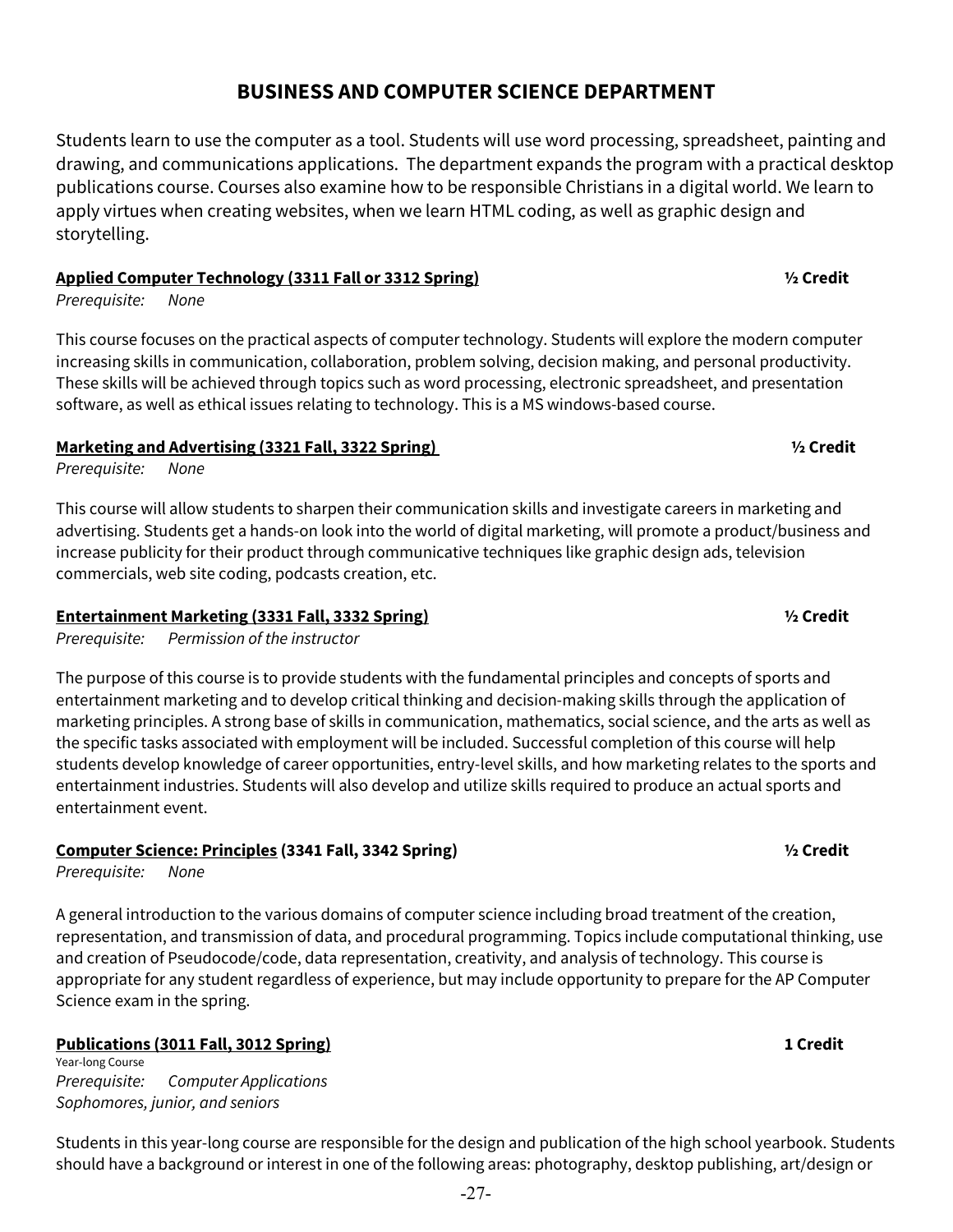-28-

written language. Students must produce quality work, work independently or in groups, must be able to handle deadline pressure, and should expect to spend additional time outside of the class working on the publication. Activities include sales, advertising, layout planning and design, photography, copy writing, and proofing.

**Personal Finance (5531 Fall, 5432 Spring) ½ Credit**

Semester-long Course- Materials Provided *Juniors and seniors*

Personal Finance is a semester class that will cover the topics of money management, borrowing, earning power, investing, financial services, and insurance. The goal of the class is to prepare students to make wise decisions about purchases, savings, and investments at every stage of life. Real-world situations will be utilized in all lessons, with a strong faith integration of God's plan for our personal finances.

## **COUNSELING DEPARTMENT ELECTIVES**

## **Academic Support Center (ASC) (0075 Fall, 0076 Spring) Pass/Fail**

Previously known as LRC *Freshmen and sophomores*

Students in 9th and 10th grades with a 504 Plan/IEP/ or Official Accommodation Plan are eligible to take Freshman/Sophomore Skills (ASC) as an elective. In order to access this course, a student MUST have a diagnosed disability that negatively impacts their learning and requires accommodations for them to be successful. Students accepted into the ASC have had a history of formal classroom accommodations throughout their elementary and middle school years.

The course focuses on the specific needs of freshmen and sophomores and the transition to high school. During this class time, students will have the opportunity to work on organizational strategies, study skills, and class work from any academic subject. The course addresses study skills, time management, organizational techniques, work completion, and test taking skills.

The class is a year-long elective credit and will count toward graduation requirements.

An over-arching goal of the freshman/sophomore skills course (ASC) at Father Gabriel Richard High School is to encourage our students to become optimistic learners, independent thinkers, and most importantly, Disciples of Christ in the educational process.

## **Mastery Skills - ASC II (0005 Fall, 0010 Spring) Pass/Fail**

*Prerequisite: Approval of Director of ASC and Guidance Counselor Juniors and seniors*

Students in 11th and 12th grades with a 504 Plan/IEP/ or Official Accommodation Plan may be eligible to take Mastery Skills as an elective. In order to access this course, a student MUST have a diagnosed disability that negatively impacts their learning and requires accommodations for them to be successful. This one or two-semester class is designed to support students' academic success in core content classes. Students accepted into the Mastery Skills course have had a history of formal classroom accommodations and diagnosis for two years or more.